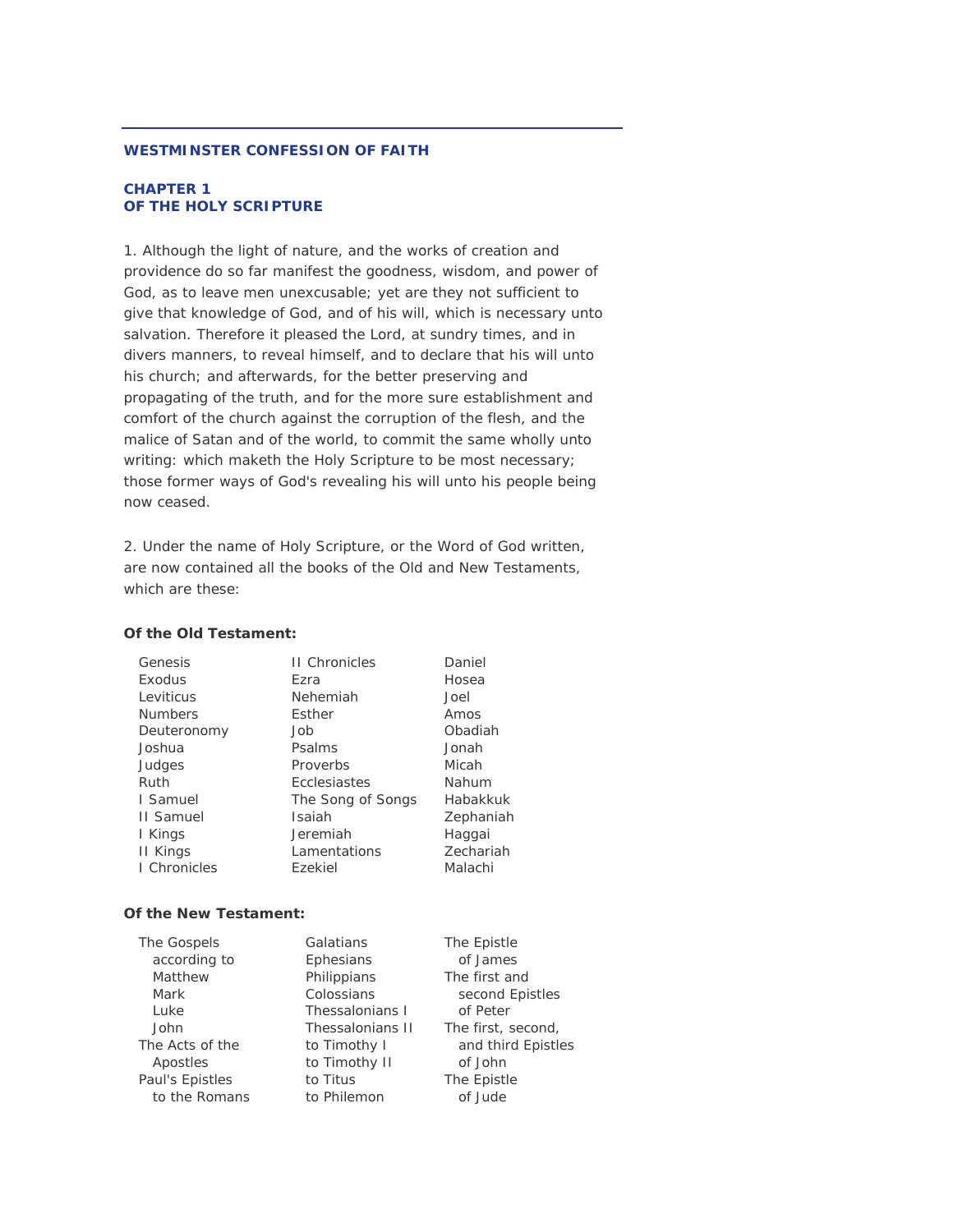Corinthians I The Epistle to The Revelation Corinthians II the Hebrews of John

All which are given by inspiration of God to be the rule of faith and life.

3. The books commonly called Apocrypha, not being of divine inspiration, are no part of the canon of the Scripture, and therefore are of no authority in the church of God, nor to be any otherwise approved, or made use of, than other human writings.

4. The authority of the Holy Scripture, for which it ought to be believed, and obeyed, dependeth not upon the testimony of any man, or church; but wholly upon God (who is truth itself) the author thereof: and therefore it is to be received, because it is the Word of God.

5. We may be moved and induced by the testimony of the church to an high and reverent esteem of the Holy Scripture. And the heavenliness of the matter, the efficacy of the doctrine, the majesty of the style, the consent of all the parts, the scope of the whole (which is, to give all glory to God), the full discovery it makes of the only way of man's salvation, the many other incomparable excellencies, and the entire perfection thereof, are arguments whereby it doth abundantly evidence itself to be the Word of God: yet notwithstanding, our full persuasion and assurance of the infallible truth and divine authority thereof, is from the inward work of the Holy Spirit bearing witness by and with the Word in our hearts.

6. The whole counsel of God concerning all things necessary for his own glory, man's salvation, faith and life, is either expressly set down in Scripture, or by good and necessary consequence may be deduced from Scripture: unto which nothing at any time is to be added, whether by new revelations of the Spirit, or traditions of men. Nevertheless, we acknowledge the inward illumination of the Spirit of God to be necessary for the saving understanding of such things as are revealed in the Word: and that there are some circumstances concerning the worship of God, and government of the church, common to human actions and societies, which are to be ordered by the light of nature, and Christian prudence, according to the general rules of the Word, which are always to be observed.

7. All things in Scripture are not alike plain in themselves, nor alike clear unto all: yet those things which are necessary to be known, believed, and observed for salvation, are so clearly propounded, and opened in some place of Scripture or other, that not only the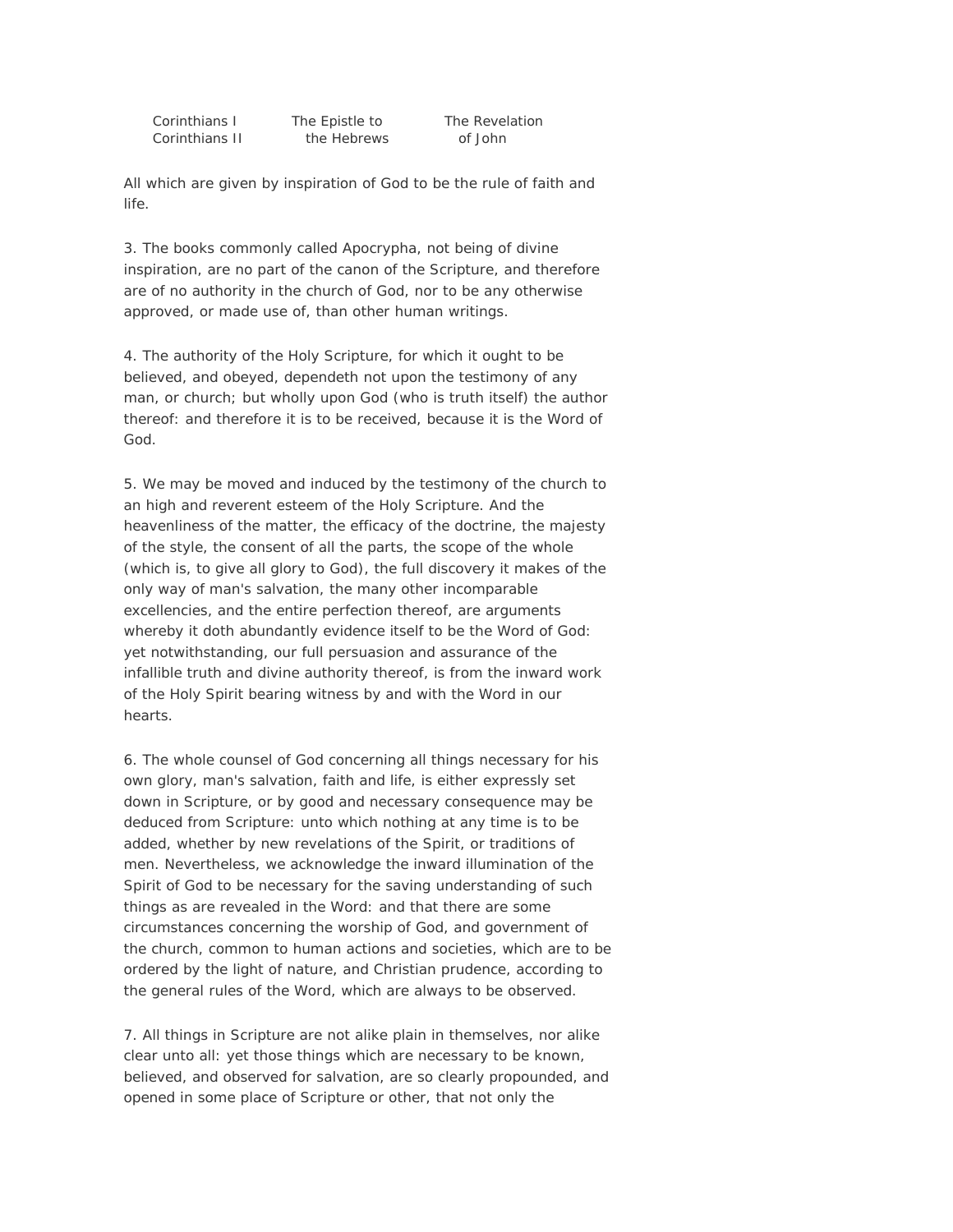learned, but the unlearned, in a due use of the ordinary means, may attain unto a sufficient understanding of them.

8. The Old Testament in Hebrew (which was the native language of the people of God of old), and the New Testament in Greek (which, at the time of the writing of it, was most generally known to the nations), being immediately inspired by God, and, by his singular care and providence, kept pure in all ages, are therefore authentical; so as, in all controversies of religion, the church is finally to appeal unto them. But, because these original tongues are not known to all the people of God, who have right unto, and interest in the Scriptures, and are commanded, in the fear of God, to read and search them, therefore they are to be translated into the vulgar language of every nation unto which they come, that, the Word of God dwelling plentifully in all, they may worship him in an acceptable manner; and, through patience and comfort of the Scriptures, may have hope.

9. The infallible rule of interpretation of Scripture is the Scripture itself: and therefore, when there is a question about the true and full sense of any Scripture (which is not manifold, but one), it must be searched and known by other places that speak more clearly.

10. The supreme judge by which all controversies of religion are to be determined, and all decrees of councils, opinions of ancient writers, doctrines of men, and private spirits, are to be examined, and in whose sentence we are to rest, can be no other but the Holy Spirit speaking in the Scripture.

## **CHAPTER 2**  *OF GOD, AND OF THE HOLY TRINITY*

1. There is but one only, living, and true God, who is infinite in being and perfection, a most pure spirit, invisible, without body, parts, or passions; immutable, immense, eternal, incomprehensible, almighty, most wise, most holy, most free, most absolute; working all things according to the counsel of his own immutable and most righteous will, for his own glory; most loving, gracious, merciful, long-suffering, abundant in goodness and truth, forgiving iniquity, transgression, and sin; the rewarder of them that diligently seek him; and withal, most just, and terrible in his judgments, hating all sin, and who will by no means clear the guilty.

2. God hath all life, glory, goodness, blessedness, in and of himself; and is alone in and unto himself all-sufficient, not standing in need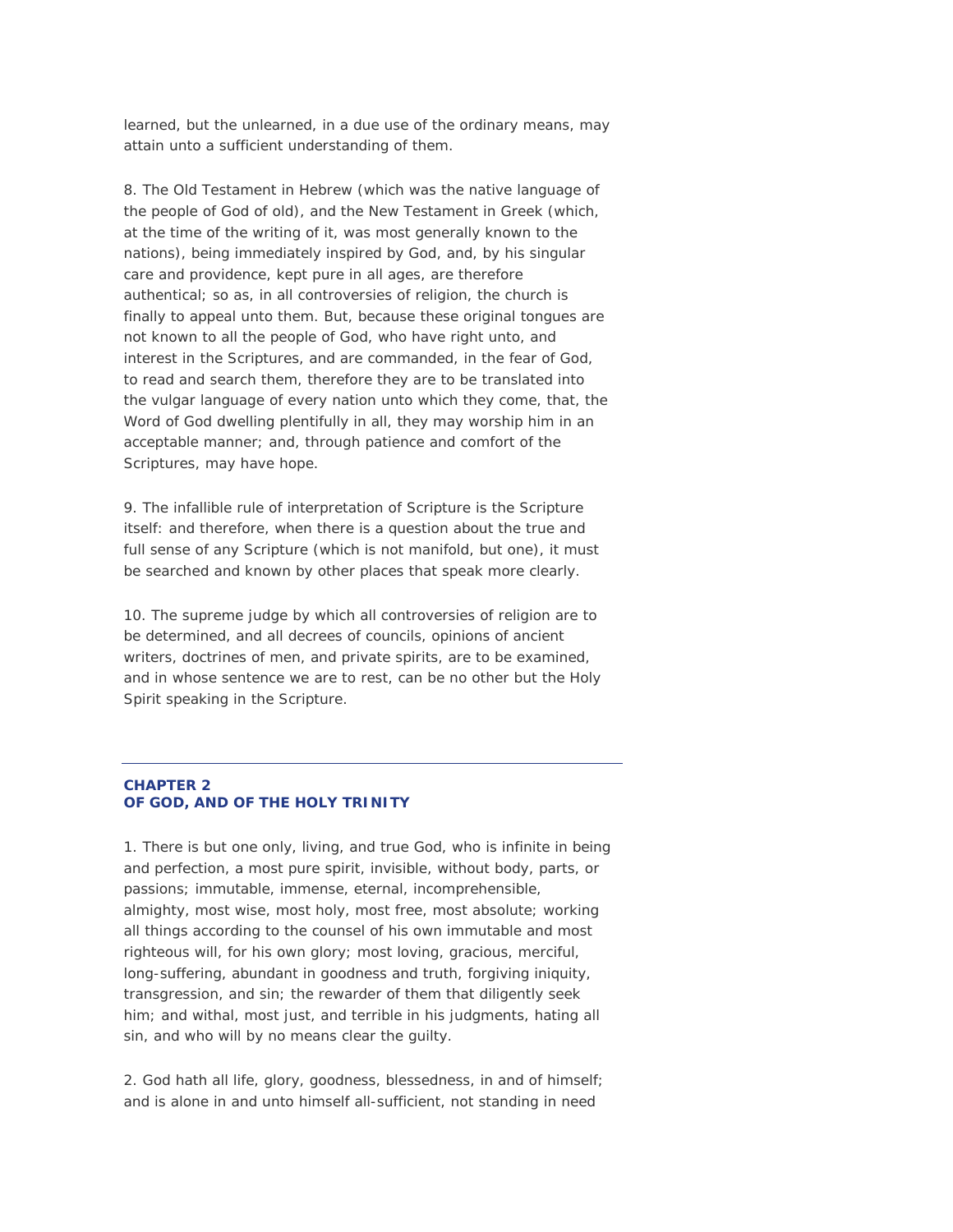of any creatures which he hath made, nor deriving any glory from them, but only manifesting his own glory in, by, unto, and upon them. He is the alone fountain of all being, of whom, through whom, and to whom are all things; and hath most sovereign dominion over them, to do by them, for them, or upon them whatsoever himself pleaseth. In his sight all things are open and manifest, his knowledge is infinite, infallible, and independent upon the creature, so as nothing is to him contingent, or uncertain. He is most holy in all his counsels, in all his works, and in all his commands. To him is due from angels and men, and every other creature, whatsoever worship, service, or obedience he is pleased to require of them.

3. In the unity of the Godhead there be three persons, of one substance, power, and eternity: God the Father, God the Son, and God the Holy Ghost: the Father is of none, neither begotten, nor proceeding; the Son is eternally begotten of the Father; the Holy Ghost eternally proceeding from the Father and the Son.

#### **CHAPTER 3**  *OF GOD'S ETERNAL DECREE*

1. God, from all eternity, did, by the most wise and holy counsel of his own will, freely, and unchangeably ordain whatsoever comes to pass: yet so, as thereby neither is God the author of sin, nor is violence offered to the will of the creatures; nor is the liberty or contingency of second causes taken away, but rather established.

2. Although God knows whatsoever may or can come to pass upon all supposed conditions, yet hath he not decreed anything because he foresaw it as future, or as that which would come to pass upon such conditions.

3. By the decree of God, for the manifestation of his glory, some men and angels are predestinated unto everlasting life; and others foreordained to everlasting death.

4. These angels and men, thus predestinated, and foreordained, are particularly and unchangeably designed, and their number so certain and definite, that it cannot be either increased or diminished.

5. Those of mankind that are predestinated unto life, God, before the foundation of the world was laid, according to his eternal and immutable purpose, and the secret counsel and good pleasure of his will, hath chosen, in Christ, unto everlasting glory, out of his mere free grace and love, without any foresight of faith, or good works, or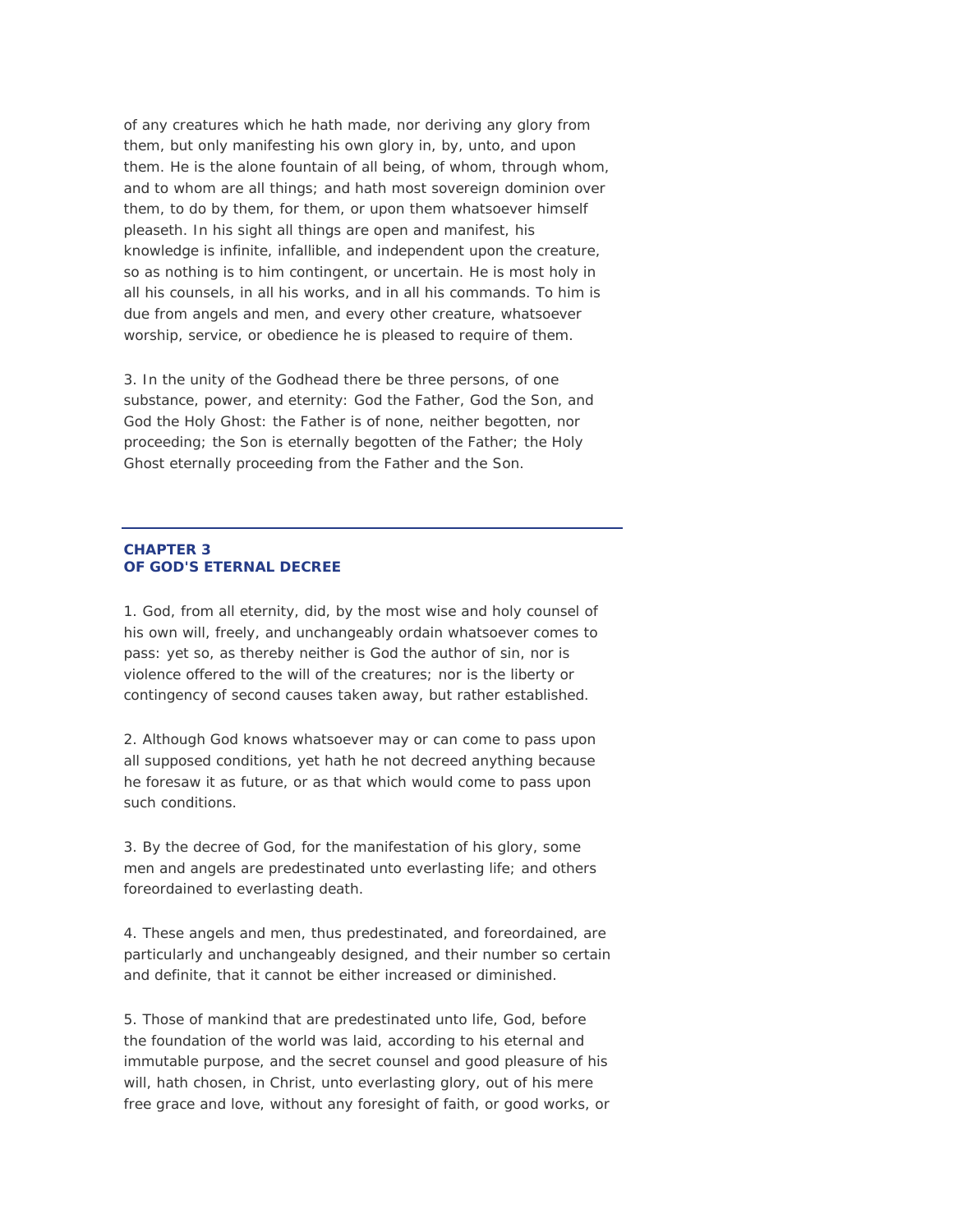perseverance in either of them, or any other thing in the creature, as conditions, or causes moving him thereunto; and all to the praise of his glorious grace.

6. As God hath appointed the elect unto glory, so hath he, by the eternal and most free purpose of his will, foreordained all the means thereunto. Wherefore, they who are elected, being fallen in Adam, are redeemed by Christ, are effectually called unto faith in Christ by his Spirit working in due season, are justified, adopted, sanctified, and kept by his power, through faith, unto salvation. Neither are any other redeemed by Christ, effectually called, justified, adopted, sanctified, and saved, but the elect only.

7. The rest of mankind God was pleased, according to the unsearchable counsel of his own will, whereby he extendeth or withholdeth mercy, as he pleaseth, for the glory of his sovereign power over his creatures, to pass by; and to ordain them to dishonor and wrath for their sin, to the praise of his glorious justice.

8. The doctrine of this high mystery of predestination is to be handled with special prudence and care, that men, attending the will of God revealed in his Word, and yielding obedience thereunto, may, from the certainty of their effectual vocation, be assured of their eternal election. So shall this doctrine afford matter of praise, reverence, and admiration of God; and of humility, diligence, and abundant consolation to all that sincerely obey the gospel.

### **CHAPTER 4**  *OF CREATION*

1. It pleased God the Father, Son, and Holy Ghost, for the manifestation of the glory of his eternal power, wisdom, and goodness, in the beginning, to create, or make of nothing, the world, and all things therein whether visible or invisible, in the space of six days; and all very good.

2. After God had made all other creatures, he created man, male and female, with reasonable and immortal souls, endued with knowledge, righteousness, and true holiness, after his own image; having the law of God written in their hearts, and power to fulfill it: and yet under a possibility of transgressing, being left to the liberty of their own will, which was subject unto change. Beside this law written in their hearts, they received a command, not to eat of the tree of the knowledge of good and evil; which while they kept, they were happy in their communion with God, and had dominion over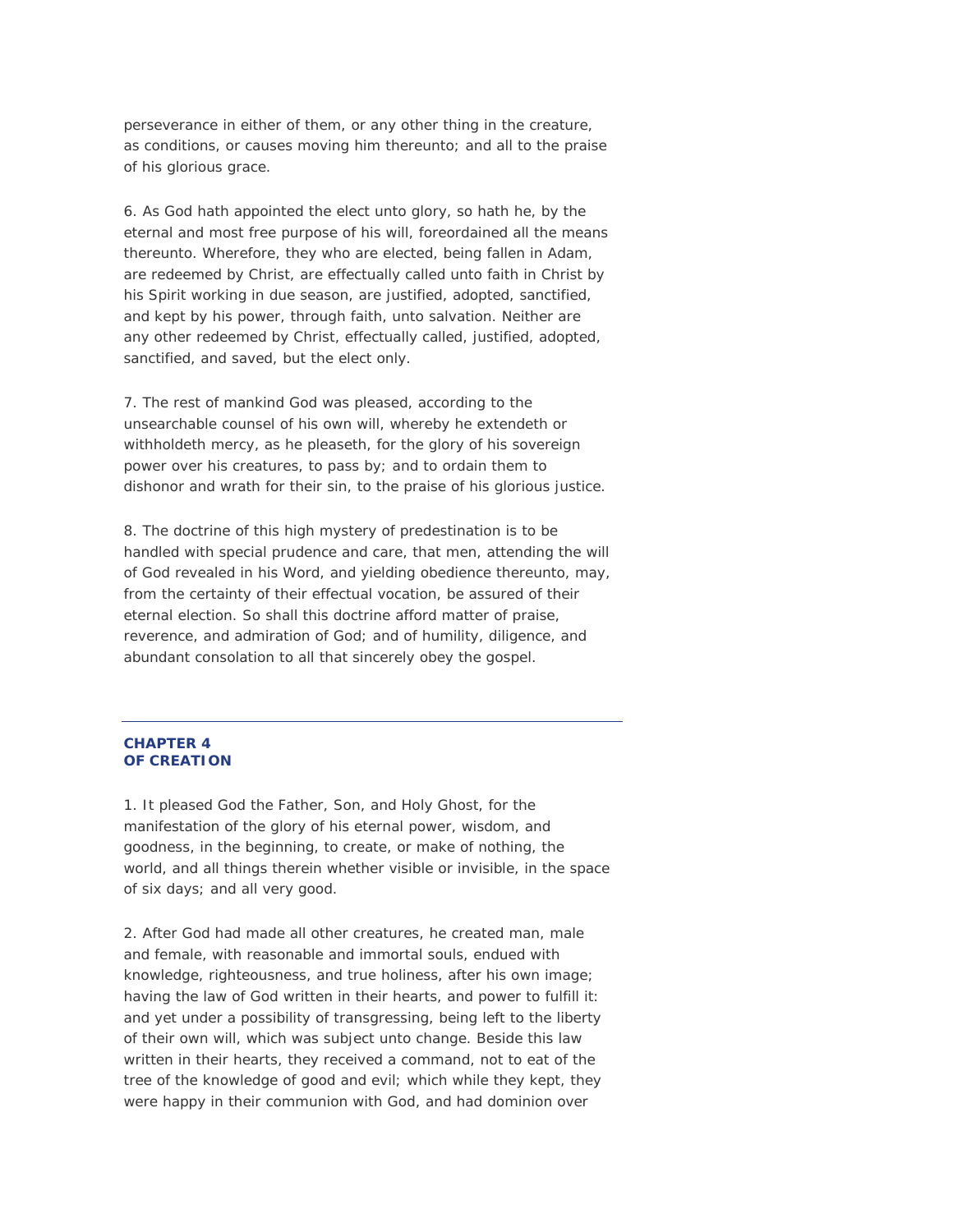the creatures.

### **CHAPTER 5**  *OF PROVIDENCE*

1. God the great Creator of all things doth uphold, direct, dispose, and govern all creatures, actions, and things, from the greatest even to the least, by his most wise and holy providence, according to his infallible foreknowledge, and the free and immutable counsel of his own will, to the praise of the glory of his wisdom, power, justice, goodness, and mercy.

2. Although, in relation to the foreknowledge and decree of God, the first Cause, all things come to pass immutably, and infallibly; yet, by the same providence, he ordereth them to fall out, according to the nature of second causes, either necessarily, freely, or contingently.

3. God, in his ordinary providence, maketh use of means, yet is free to work without, above, and against them, at his pleasure.

4. The almighty power, unsearchable wisdom, and infinite goodness of God so far manifest themselves in his providence, that it extendeth itself even to the first fall, and all other sins of angels and men; and that not by a bare permission, but such as hath joined with it a most wise and powerful bounding, and otherwise ordering, and governing of them, in a manifold dispensation, to his own holy ends; yet so, as the sinfulness thereof proceedeth only from the creature, and not from God, who, being most holy and righteous, neither is nor can be the author or approver of sin.

5. The most wise, righteous, and gracious God doth oftentimes leave, for a season, his own children to manifold temptations, and the corruption of their own hearts, to chastise them for their former sins, or to discover unto them the hidden strength of corruption and deceitfulness of their hearts, that they may be humbled; and, to raise them to a more close and constant dependence for their support upon himself, and to make them more watchful against all future occasions of sin, and for sundry other just and holy ends.

6. As for those wicked and ungodly men whom God, as a righteous Judge, for former sins, doth blind and harden, from them he not only withholdeth his grace whereby they might have been enlightened in their understandings, and wrought upon in their hearts; but sometimes also withdraweth the gifts which they had, and exposeth them to such objects as their corruption makes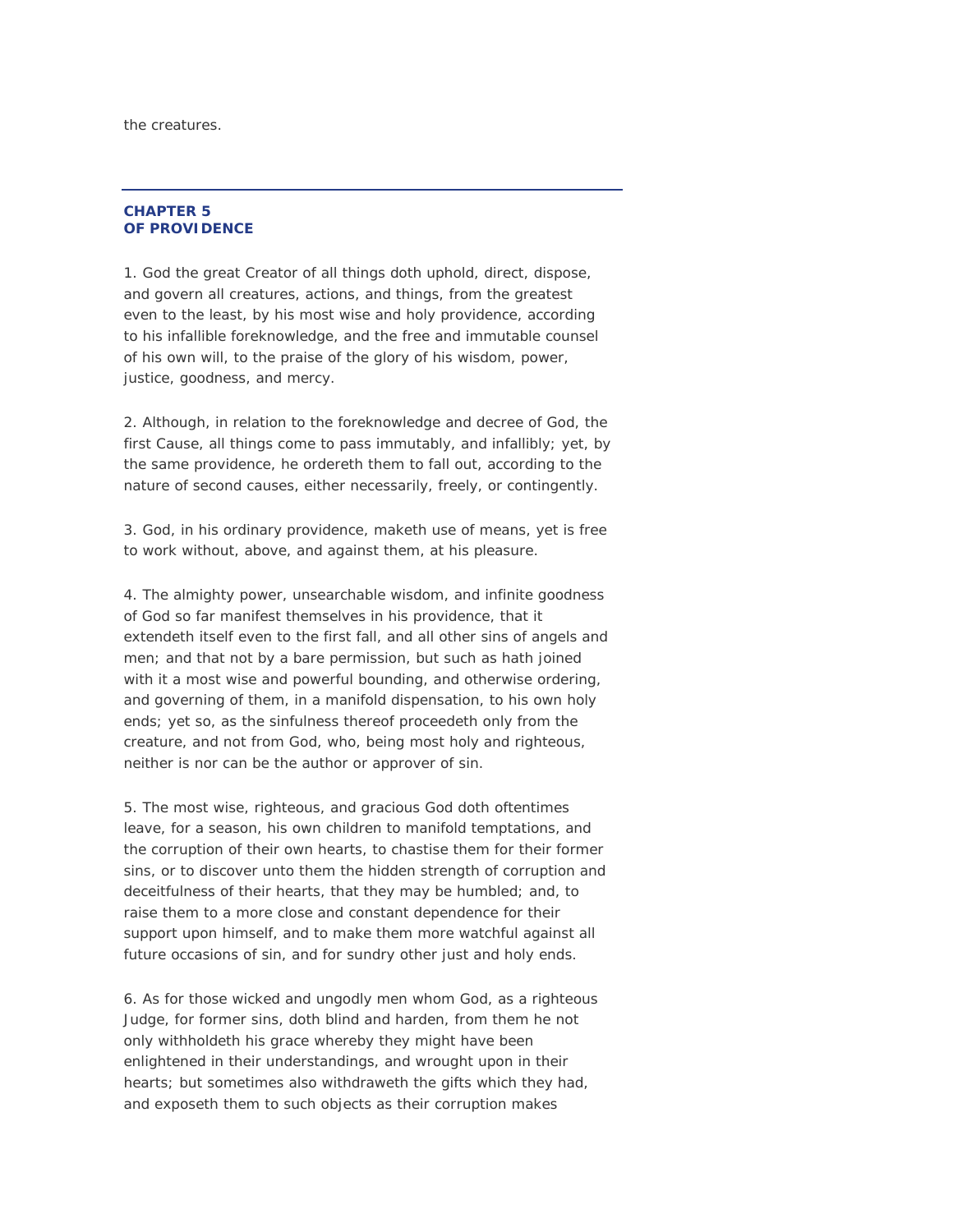occasions of sin; and, withal, gives them over to their own lusts, the temptations of the world, and the power of Satan, whereby it comes to pass that they harden themselves, even under those means which God useth for the softening of others.

7. As the providence of God doth, in general, reach to all creatures; so, after a most special manner, it taketh care of his church, and disposeth all things to the good thereof.

## **CHAPTER 6**  *OF THE FALL OF MAN, OF SIN, AND OF THE PUNISHMENT THEREOF*

1. Our first parents, being seduced by the subtlety and temptation of Satan, sinned, in eating the forbidden fruit. This their sin, God was pleased, according to his wise and holy counsel, to permit, having purposed to order it to his own glory.

2. By this sin they fell from their original righteousness and communion with God, and so became dead in sin, and wholly defiled in all the parts and faculties of soul and body.

3. They being the root of all mankind, the guilt of this sin was imputed; and the same death in sin, and corrupted nature, conveyed to all their posterity descending from them by ordinary generation.

4. From this original corruption, whereby we are utterly indisposed, disabled, and made opposite to all good, and wholly inclined to all evil, do proceed all actual transgressions.

5. This corruption of nature, during this life, doth remain in those that are regenerated; and although it be, through Christ, pardoned, and mortified; yet both itself, and all the motions thereof, are truly and properly sin.

6. Every sin, both original and actual, being a transgression of the righteous law of God, and contrary thereunto, doth, in its own nature, bring guilt upon the sinner, whereby he is bound over to the wrath of God, and curse of the law, and so made subject to death, with all miseries spiritual, temporal, and eternal.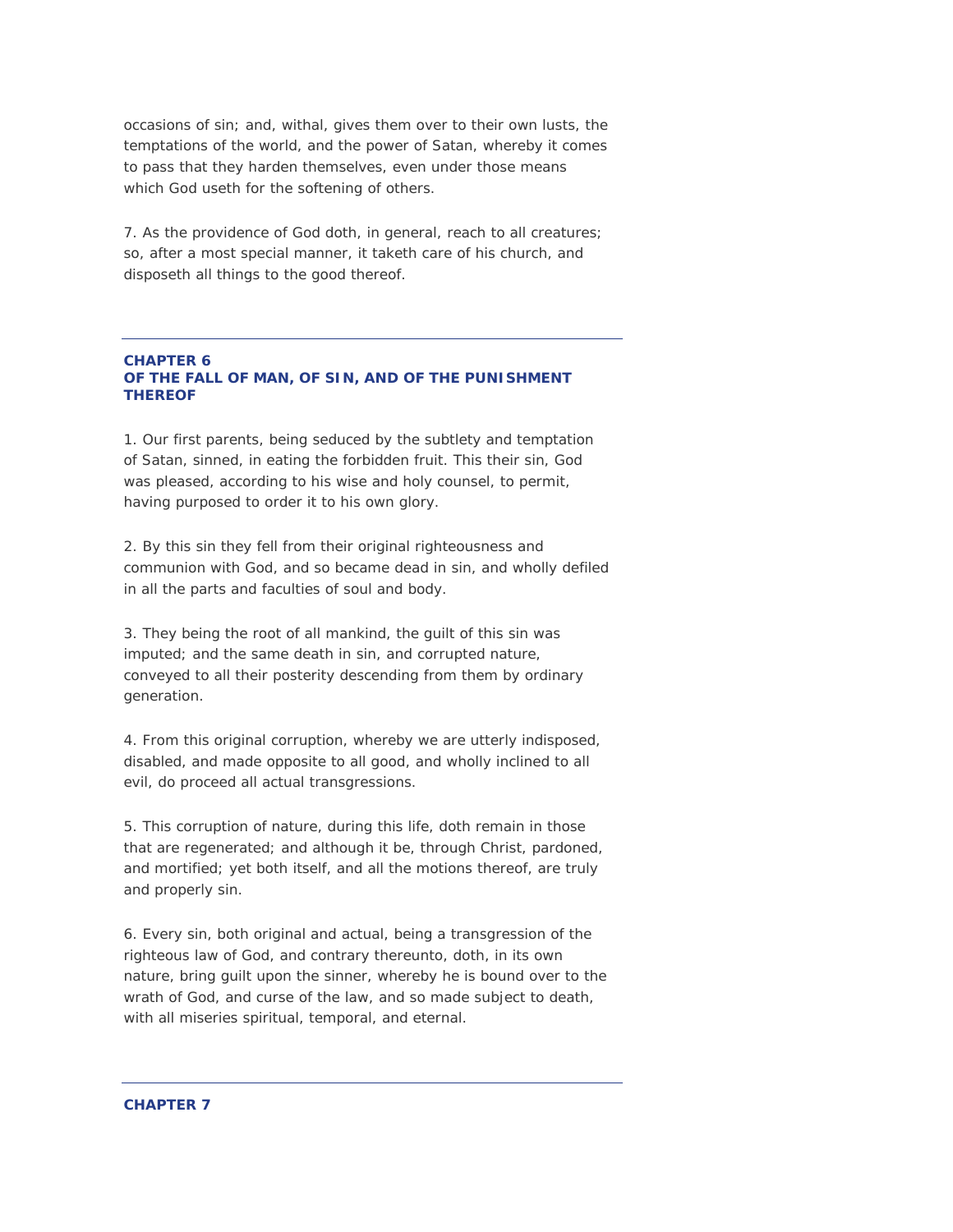# *OF GOD'S COVENANT WITH MAN*

1. The distance between God and the creature is so great, that although reasonable creatures do owe obedience unto him as their Creator, yet they could never have any fruition of him as their blessedness and reward, but by some voluntary condescension on God's part, which he hath been pleased to express by way of covenant.

2. The first covenant made with man was a covenant of works, wherein life was promised to Adam; and in him to his posterity, upon condition of perfect and personal obedience.

3. Man, by his fall, having made himself incapable of life by that covenant, the Lord was pleased to make a second, commonly called the covenant of grace; wherein he freely offereth unto sinners life and salvation by Jesus Christ; requiring of them faith in him, that they may be saved, and promising to give unto all those that are ordained unto eternal life his Holy Spirit, to make them willing, and able to believe.

4. This covenant of grace is frequently set forth in Scripture by the name of a testament, in reference to the death of Jesus Christ the Testator, and to the everlasting inheritance, with all things belonging to it, therein bequeathed.

5. This covenant was differently administered in the time of the law, and in the time of the gospel: under the law, it was administered by promises, prophecies, sacrifices, circumcision, the paschal lamb, and other types and ordinances delivered to the people of the Jews, all foresignifying Christ to come; which were, for that time, sufficient and efficacious, through the operation of the Spirit, to instruct and build up the elect in faith in the promised Messiah, by whom they had full remission of sins, and eternal salvation; and is called the old testament.

6. Under the gospel, when Christ, the substance, was exhibited, the ordinances in which this covenant is dispensed are the preaching of the Word, and the administration of the sacraments of baptism and the Lord's Supper: which, though fewer in number, and administered with more simplicity, and less outward glory, yet, in them, it is held forth in more fullness, evidence and spiritual efficacy, to all nations, both Jews and Gentiles; and is called the new testament. There are not therefore two covenants of grace, differing in substance, but one and the same, under various dispensations.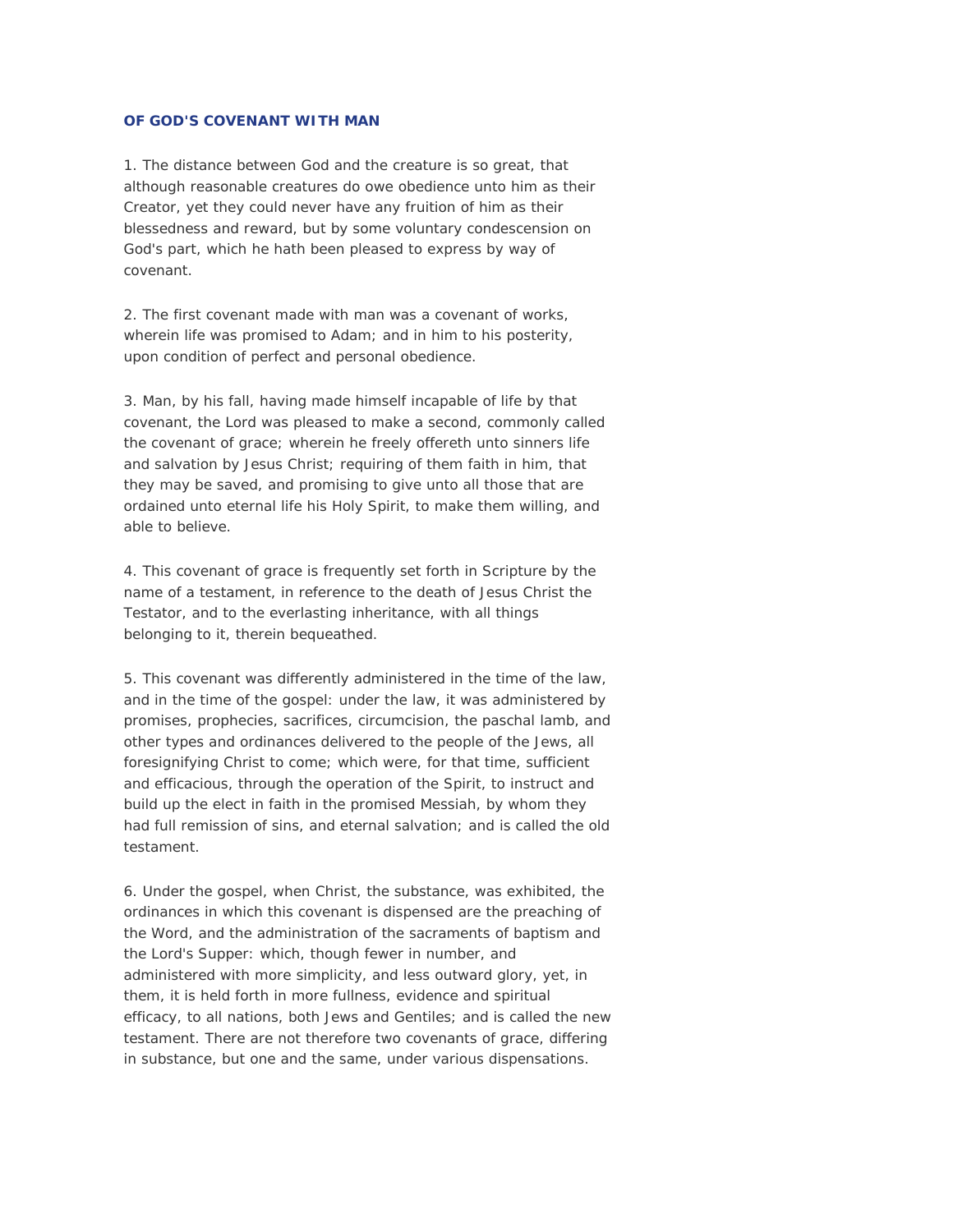### **CHAPTER 8**  *OF CHRIST THE MEDIATOR*

1. It pleased God, in his eternal purpose, to choose and ordain the Lord Jesus, his only begotten Son, to be the Mediator between God and man, the Prophet, Priest, and King, the Head and Savior of his church, the Heir of all things, and Judge of the world: unto whom he did from all eternity give a people, to be his seed, and to be by him in time redeemed, called, justified, sanctified, and glorified.

2. The Son of God, the second person in the Trinity, being very and eternal God, of one substance and equal with the Father, did, when the fullness of time was come, take upon him man's nature, with all the essential properties, and common infirmities thereof, yet without sin; being conceived by the power of the Holy Ghost, in the womb of the virgin Mary, of her substance. So that two whole, perfect, and distinct natures, the Godhead and the manhood, were inseparably joined together in one person, without conversion, composition, or confusion. Which person is very God, and very man, yet one Christ, the only Mediator between God and man.

3. The Lord Jesus, in his human nature thus united to the divine, was sanctified, and anointed with the Holy Spirit, above measure, having in him all the treasures of wisdom and knowledge; in whom it pleased the Father that all fullness should dwell; to the end that, being holy, harmless, undefiled, and full of grace and truth, he might be thoroughly furnished to execute the office of a mediator, and surety. Which office he took not unto himself, but was thereunto called by his Father, who put all power and judgment into his hand, and gave him commandment to execute the same.

4. This office the Lord Jesus did most willingly undertake; which that he might discharge, he was made under the law, and did perfectly fulfill it; endured most grievous torments immediately in his soul, and most painful sufferings in his body; was crucified, and died, was buried, and remained under the power of death, yet saw no corruption. On the third day he arose from the dead, with the same body in which he suffered, with which also he ascended into heaven, and there sitteth at the right hand of his Father, making intercession, and shall return, to judge men and angels, at the end of the world.

5. The Lord Jesus, by his perfect obedience, and sacrifice of himself, which he, through the eternal Spirit, once offered up unto God, hath fully satisfied the justice of his Father; and purchased, not only reconciliation, but an everlasting inheritance in the kingdom of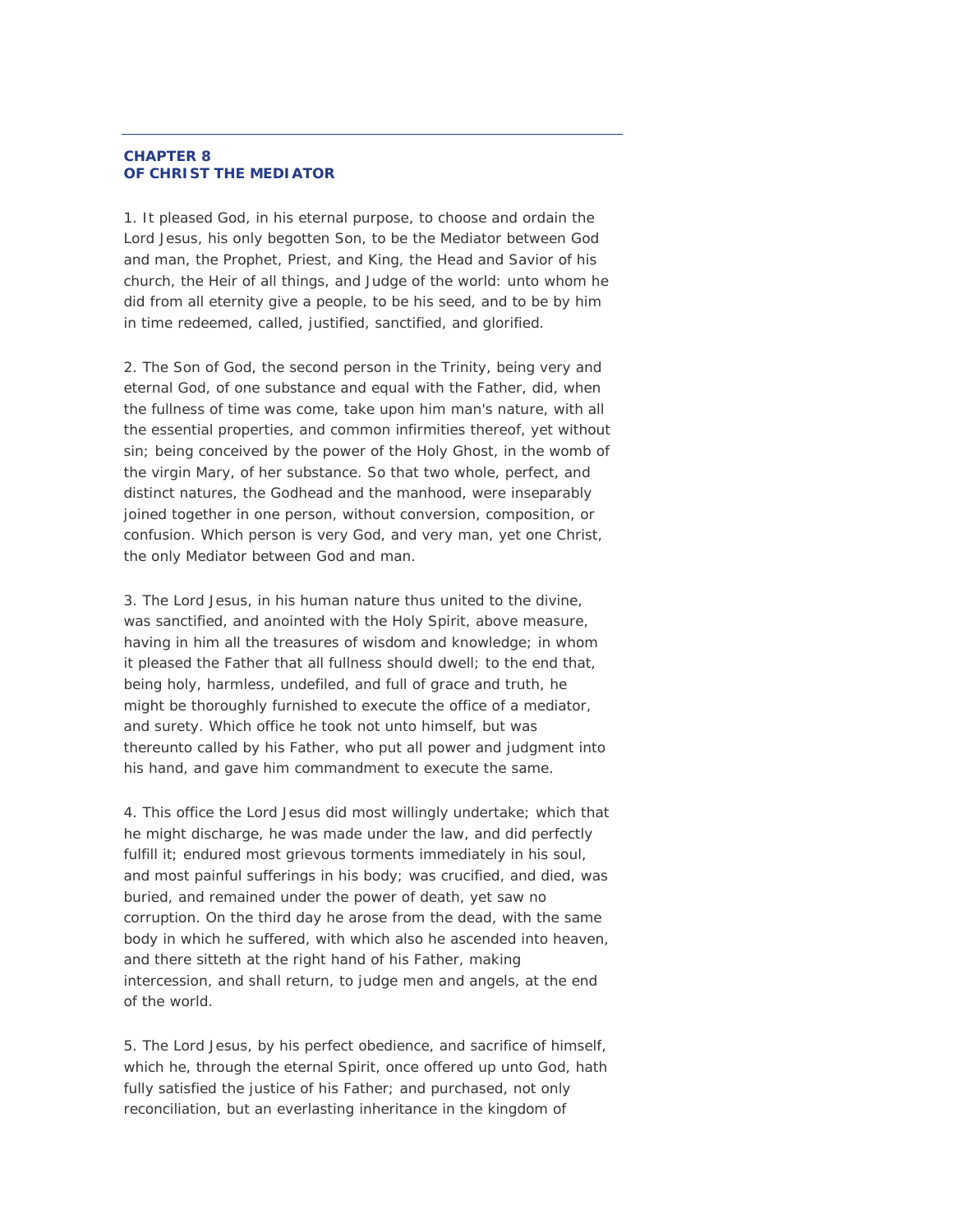heaven, for all those whom the Father hath given unto him.

6. Although the work of redemption was not actually wrought by Christ till after his incarnation, yet the virtue, efficacy, and benefits thereof were communicated unto the elect, in all ages successively from the beginning of the world, in and by those promises, types, and sacrifices, wherein he was revealed, and signified to be the seed of the woman which should bruise the serpent's head; and the Lamb slain from the beginning of the world; being yesterday and today the same, and forever.

7. Christ, in the work of mediation, acts according to both natures, by each nature doing that which is proper to itself; yet, by reason of the unity of the person, that which is proper to one nature is sometimes in Scripture attributed to the person denominated by the other nature.

8. To all those for whom Christ hath purchased redemption, he doth certainly and effectually apply and communicate the same; making intercession for them, and revealing unto them, in and by the Word, the mysteries of salvation; effectually persuading them by his Spirit to believe and obey, and governing their hearts by his Word and Spirit; overcoming all their enemies by his almighty power and wisdom, in such manner, and ways, as are most consonant to his wonderful and unsearchable dispensation.

#### **CHAPTER 9**  *OF FREE WILL*

1. God hath endued the will of man with that natural liberty, that it is neither forced, nor, by any absolute necessity of nature, determined to good, or evil.

2. Man, in his state of innocency, had freedom, and power to will and to do that which was good and well pleasing to God; but yet, mutably, so that he might fall from it.

3. Man, by his fall into a state of sin, hath wholly lost all ability of will to any spiritual good accompanying salvation: so as, a natural man, being altogether averse from that good, and dead in sin, is not able, by his own strength, to convert himself, or to prepare himself thereunto.

4. When God converts a sinner, and translates him into the state of grace, he freeth him from his natural bondage under sin; and, by his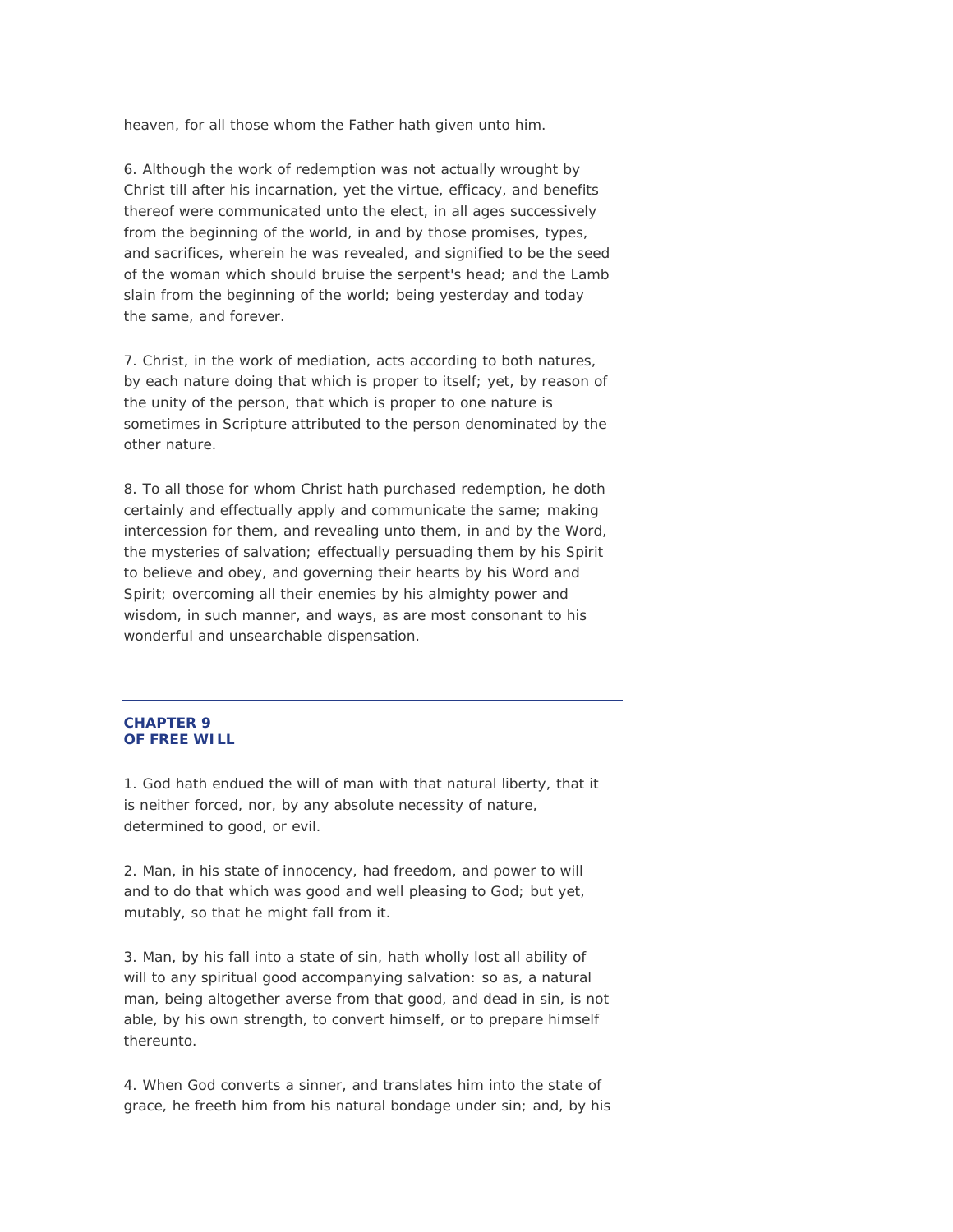grace alone, enables him freely to will and to do that which is spiritually good; yet so, as that by reason of his remaining corruption, he doth not perfectly, nor only, will that which is good, but doth also will that which is evil.

5. The will of man is made perfectly and immutably free to good alone, in the state of glory only.

# **CHAPTER 10**  *OF EFFECTUAL CALLING*

1. All those whom God hath predestinated unto life, and those only, he is pleased, in his appointed and accepted time, effectually to call, by his Word and Spirit, out of that state of sin and death, in which they are by nature, to grace and salvation, by Jesus Christ; enlightening their minds spiritually and savingly to understand the things of God, taking away their heart of stone, and giving unto them a heart of flesh; renewing their wills, and, by his almighty power, determining them to that which is good, and effectually drawing them to Jesus Christ: yet so, as they come most freely, being made willing by his grace.

2. This effectual call is of God's free and special grace alone, not from anything at all foreseen in man, who is altogether passive therein, until, being quickened and renewed by the Holy Spirit, he is thereby enabled to answer this call, and to embrace the grace offered and conveyed in it.

3. Elect infants, dying in infancy, are regenerated, and saved by Christ, through the Spirit, who worketh when, and where, and how he pleaseth: so also are all other elect persons who are incapable of being outwardly called by the ministry of the Word.

4. Others, not elected, although they may be called by the ministry of the Word, and may have some common operations of the Spirit, yet they never truly come unto Christ, and therefore cannot be saved: much less can men, not professing the Christian religion, be saved in any other way whatsoever, be they never so diligent to frame their lives according to the light of nature, and the laws of that religion they do profess. And, to assert and maintain that they may, is very pernicious, and to be detested.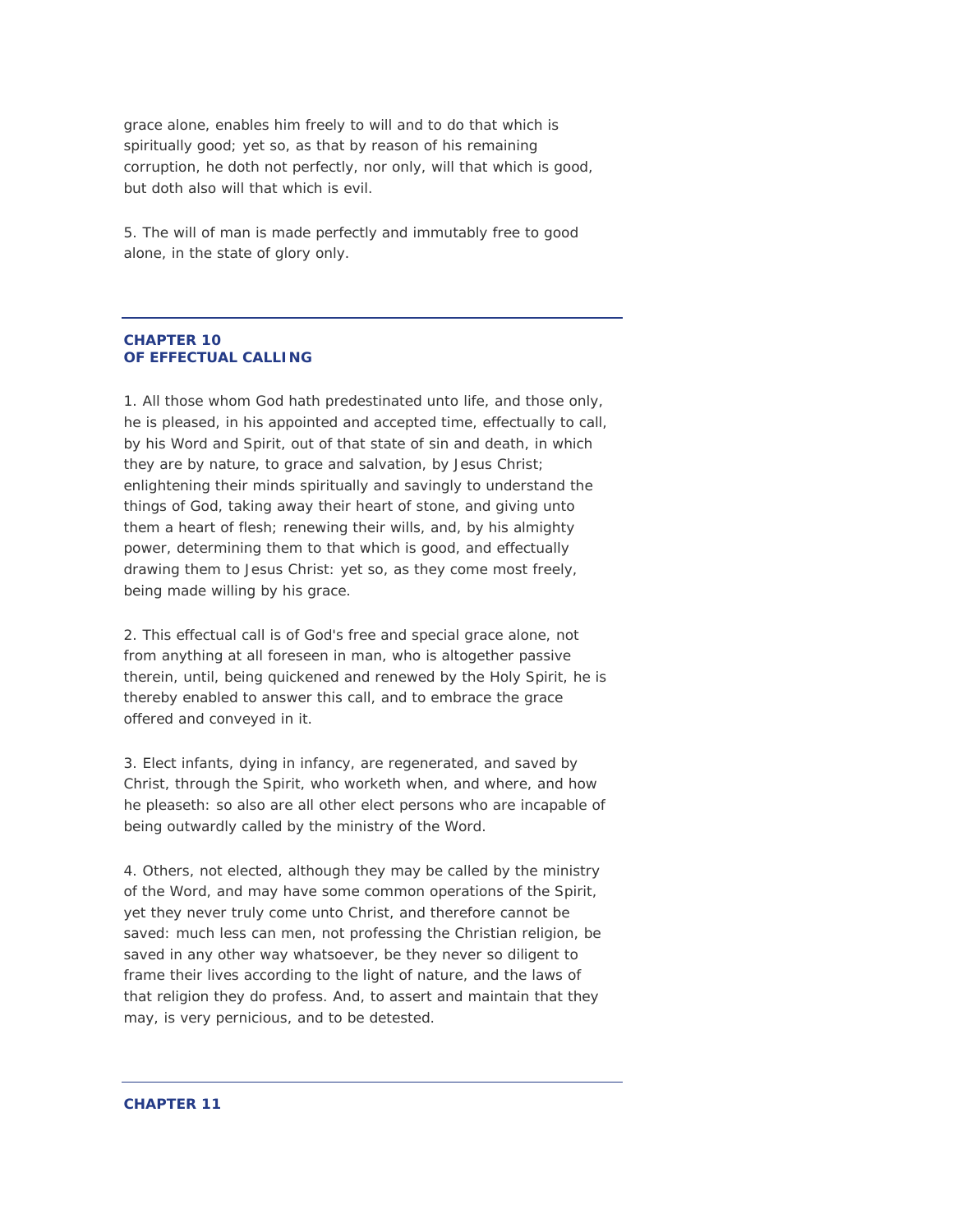# *OF JUSTIFICATION*

1. Those whom God effectually calleth, he also freely justifieth: not by infusing righteousness into them, but by pardoning their sins, and by accounting and accepting their persons as righteous; not for anything wrought in them, or done by them, but for Christ's sake alone; nor by imputing faith itself, the act of believing, or any other evangelical obedience to them, as their righteousness; but by imputing the obedience and satisfaction of Christ unto them, they receiving and resting on him and his righteousness, by faith; which faith they have not of themselves, it is the gift of God.

2. Faith, thus receiving and resting on Christ and his righteousness, is the alone instrument of justification: yet is it not alone in the person justified, but is ever accompanied with all other saving graces, and is no dead faith, but worketh by love.

3. Christ, by his obedience and death, did fully discharge the debt of all those that are thus justified, and did make a proper, real, and full satisfaction to his Father's justice in their behalf. Yet, inasmuch as he was given by the Father for them; and his obedience and satisfaction accepted in their stead; and both, freely, not for anything in them; their justification is only of free grace; that both the exact justice and rich grace of God might be glorified in the justification of sinners.

4. God did, from all eternity, decree to justify all the elect, and Christ did, in the fullness of time, die for their sins, and rise again for their justification: nevertheless, they are not justified, until the Holy Spirit doth, in due time, actually apply Christ unto them.

5. God doth continue to forgive the sins of those that are justified; and, although they can never fall from the state of justification, yet they may, by their sins, fall under God's fatherly displeasure, and not have the light of his countenance restored unto them, until they humble themselves, confess their sins, beg pardon, and renew their faith and repentance.

6. The justification of believers under the old testament was, in all these respects, one and the same with the justification of believers under the new testament.

**CHAPTER 12**  *OF ADOPTION*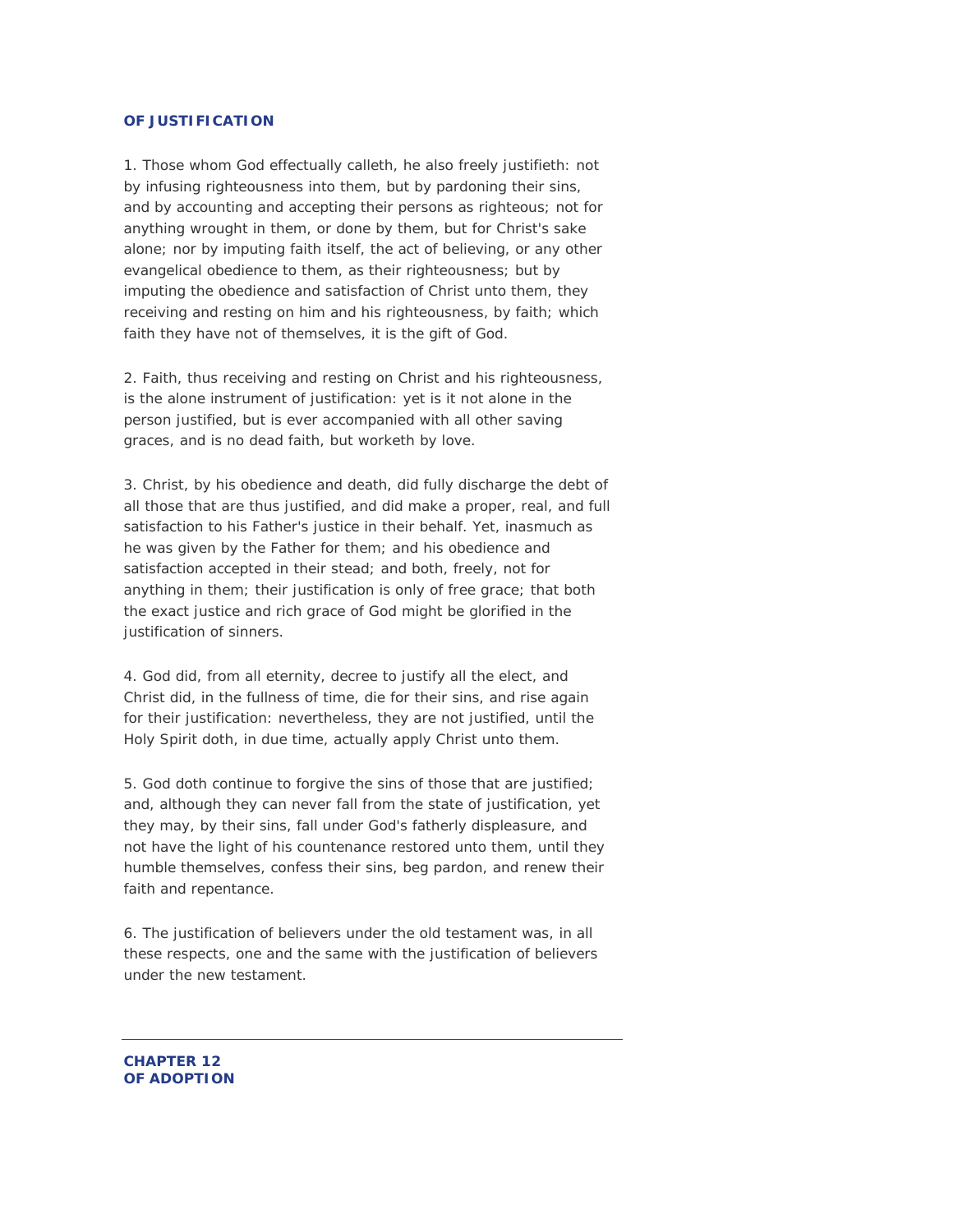1. All those that are justified, God vouchsafeth, in and for his only Son Jesus Christ, to make partakers of the grace of adoption, by which they are taken into the number, and enjoy the liberties and privileges of the children of God, have his name put upon them, receive the Spirit of adoption, have access to the throne of grace with boldness, are enabled to cry, Abba, Father, are pitied, protected, provided for, and chastened by him, as by a father: yet never cast off, but sealed to the day of redemption; and inherit the promises, as heirs of everlasting salvation.

### **CHAPTER 13**  *OF SANCTIFICATION*

1. They, who are once effectually called, and regenerated, having a new heart, and a new spirit created in them, are further sanctified, really and personally, through the virtue of Christ's death and resurrection, by his Word and Spirit dwelling in them: the dominion of the whole body of sin is destroyed, and the several lusts thereof are more and more weakened and mortified; and they more and more quickened and strengthened in all saving graces, to the practice of true holiness, without which no man shall see the Lord.

2. This sanctification is throughout, in the whole man; yet imperfect in this life, there abiding still some remnants of corruption in every part; whence ariseth a continual and irreconcilable war, the flesh lusting against the Spirit, and the Spirit against the flesh.

3. In which war, although the remaining corruption, for a time, may much prevail; yet, through the continual supply of strength from the sanctifying Spirit of Christ, the regenerate part doth overcome; and so, the saints grow in grace, perfecting holiness in the fear of God.

#### **CHAPTER 14**  *OF SAVING FAITH*

1. The grace of faith, whereby the elect are enabled to believe to the saving of their souls, is the work of the Spirit of Christ in their hearts, and is ordinarily wrought by the ministry of the Word, by which also, and by the administration of the sacraments, and prayer, it is increased and strengthened.

2. By this faith, a Christian believeth to be true whatsoever is revealed in the Word, for the authority of God himself speaking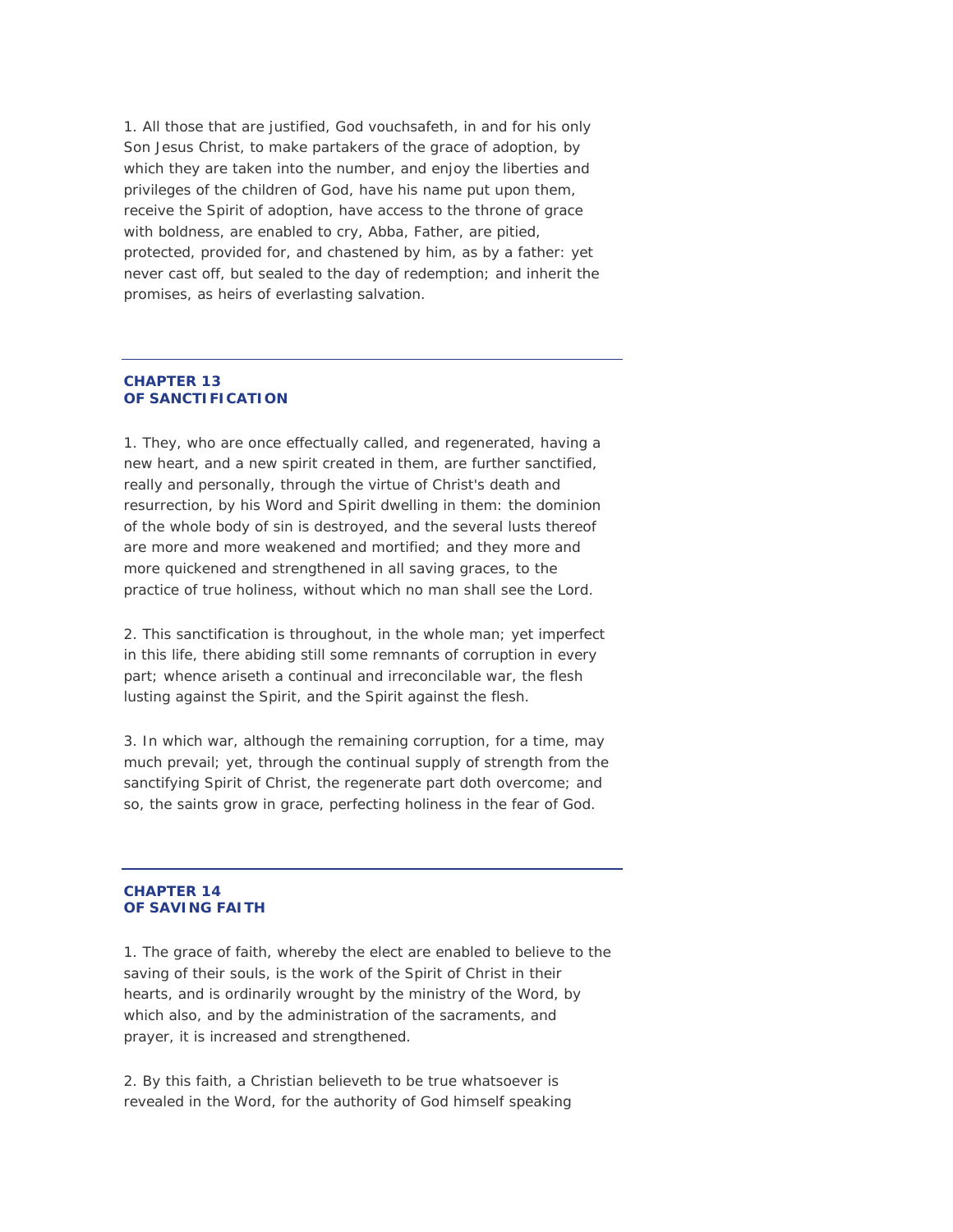therein; and acteth differently upon that which each particular passage thereof containeth; yielding obedience to the commands, trembling at the threatenings, and embracing the promises of God for this life, and that which is to come. But the principal acts of saving faith are accepting, receiving, and resting upon Christ alone for justification, sanctification, and eternal life, by virtue of the covenant of grace.

3. This faith is different in degrees, weak or strong; may be often and many ways assailed, and weakened, but gets the victory: growing up in many to the attainment of a full assurance, through Christ, who is both the author and finisher of our faith.

# **CHAPTER 15**  *OF REPENTANCE UNTO LIFE*

1. Repentance unto life is an evangelical grace, the doctrine whereof is to be preached by every minister of the gospel, as well as that of faith in Christ.

2. By it, a sinner, out of the sight and sense not only of the danger, but also of the filthiness and odiousness of his sins, as contrary to the holy nature, and righteous law of God; and upon the apprehension of his mercy in Christ to such as are penitent, so grieves for, and hates his sins, as to turn from them all unto God, purposing and endeavoring to walk with him in all the ways of his commandments.

3. Although repentance be not to be rested in, as any satisfaction for sin, or any cause of the pardon thereof, which is the act of God's free grace in Christ; yet it is of such necessity to all sinners, that none may expect pardon without it.

4. As there is no sin so small, but it deserves damnation; so there is no sin so great, that it can bring damnation upon those who truly repent.

5. Men ought not to content themselves with a general repentance, but it is every man's duty to endeavor to repent of his particular sins, particularly.

6. As every man is bound to make private confession of his sins to God, praying for the pardon thereof; upon which, and the forsaking of them, he shall find mercy; so, he that scandalizeth his brother, or the church of Christ, ought to be willing, by a private or public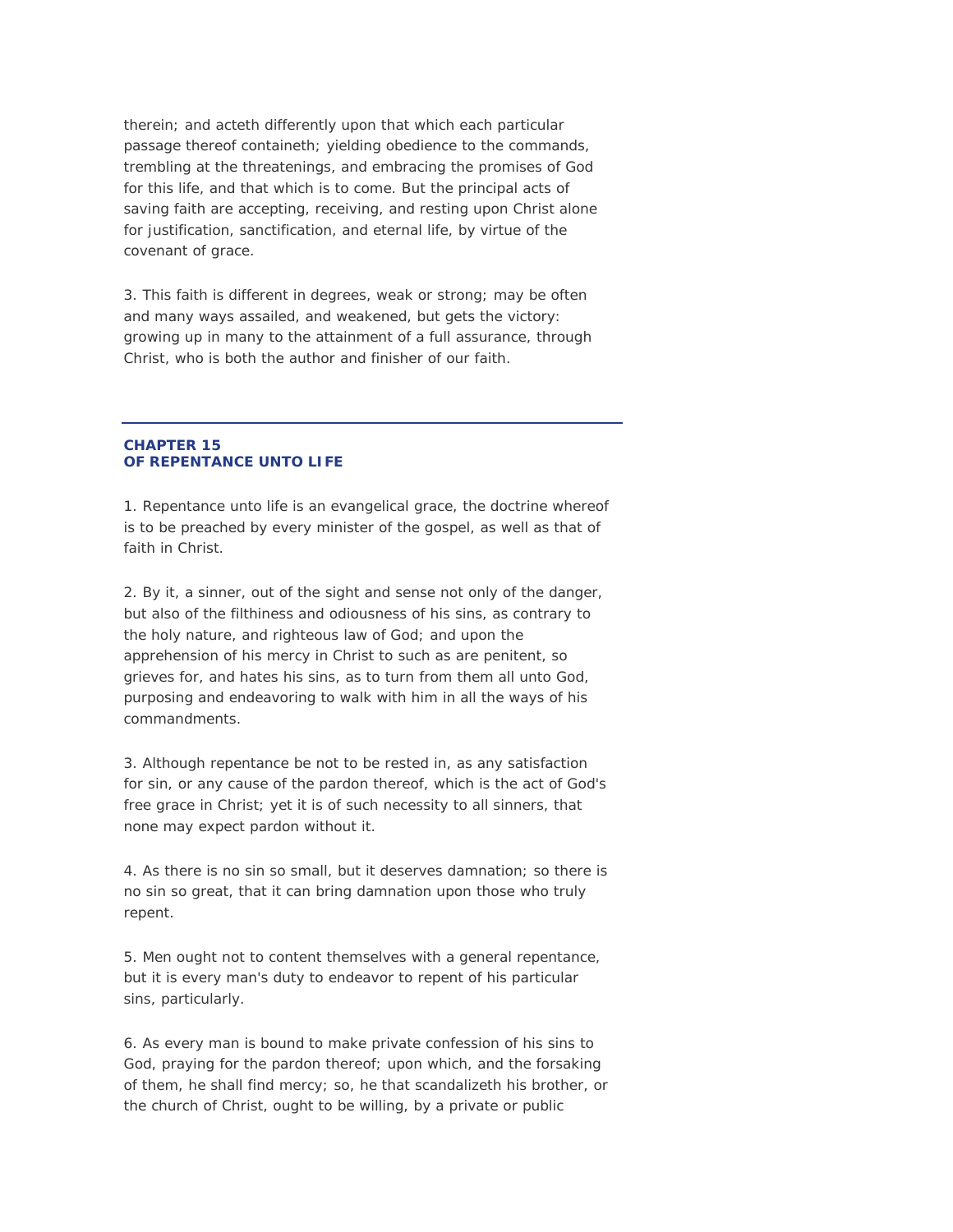confession, and sorrow for his sin, to declare his repentance to those that are offended, who are thereupon to be reconciled to him, and in love to receive him.

#### **CHAPTER 16**  *OF GOOD WORKS*

1. Good works are only such as God hath commanded in his holy Word, and not such as, without the warrant thereof, are devised by men, out of blind zeal, or upon any pretense of good intention.

2. These good works, done in obedience to God's commandments, are the fruits and evidences of a true and lively faith: and by them believers manifest their thankfulness, strengthen their assurance, edify their brethren, adorn the profession of the gospel, stop the mouths of the adversaries, and glorify God, whose workmanship they are, created in Christ Jesus thereunto, that, having their fruit unto holiness, they may have the end, eternal life.

3. Their ability to do good works is not at all of themselves, but wholly from the Spirit of Christ. And that they may be enabled thereunto, beside the graces they have already received, there is required an actual influence of the same Holy Spirit, to work in them to will, and to do, of his good pleasure: yet are they not hereupon to grow negligent, as if they were not bound to perform any duty unless upon a special motion of the Spirit; but they ought to be diligent in stirring up the grace of God that is in them.

4. They who, in their obedience, attain to the greatest height which is possible in this life, are so far from being able to supererogate, and to do more than God requires, as that they fall short of much which in duty they are bound to do.

5. We cannot by our best works merit pardon of sin, or eternal life at the hand of God, by reason of the great disproportion that is between them and the glory to come; and the infinite distance that is between us and God, whom, by them, we can neither profit, nor satisfy for the debt of our former sins, but when we have done all we can, we have done but our duty, and are unprofitable servants: and because, as they are good, they proceed from his Spirit; and as they are wrought by us, they are defiled, and mixed with so much weakness and imperfection, that they cannot endure the severity of God's judgment.

6. Notwithstanding, the persons of believers being accepted through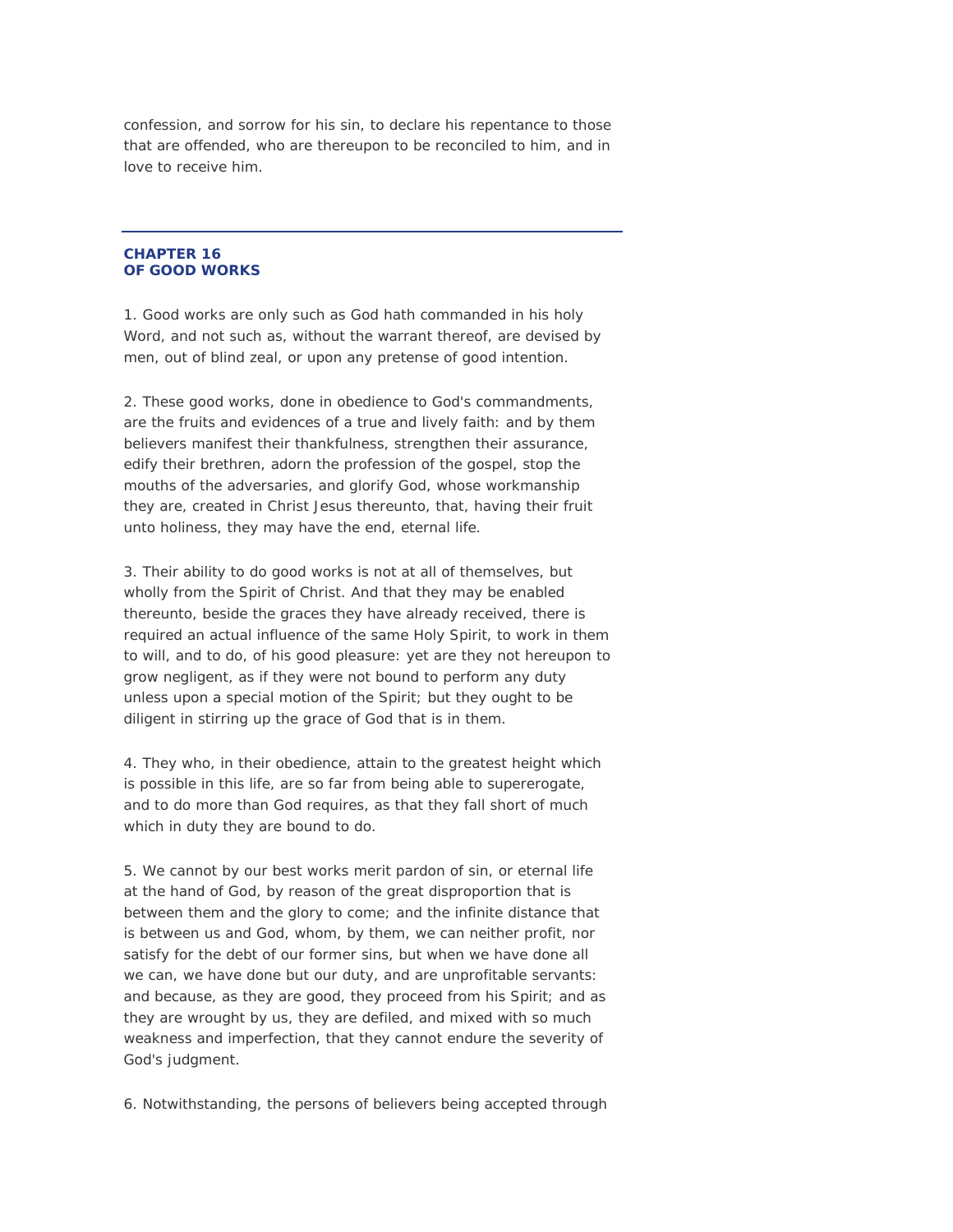Christ, their good works also are accepted in him; not as though they were in this life wholly unblamable and unreprovable in God's sight; but that he, looking upon them in his Son, is pleased to accept and reward that which is sincere, although accompanied with many weaknesses and imperfections.

7. Works done by unregenerate men, although for the matter of them they may be things which God commands; and of good use both to themselves and others: yet, because they proceed not from an heart purified by faith; nor are done in a right manner, according to the Word; nor to a right end, the glory of God, they are therefore sinful, and cannot please God, or make a man meet to receive grace from God: and yet, their neglect of them is more sinful and displeasing unto God.

# **CHAPTER 17**  *OF THE PERSEVERANCE OF THE SAINTS*

1. They, whom God hath accepted in his Beloved, effectually called, and sanctified by his Spirit, can neither totally nor finally fall away from the state of grace, but shall certainly persevere therein to the end, and be eternally saved.

2. This perseverance of the saints depends not upon their own free will, but upon the immutability of the decree of election, flowing from the free and unchangeable love of God the Father; upon the efficacy of the merit and intercession of Jesus Christ, the abiding of the Spirit, and of the seed of God within them, and the nature of the covenant of grace: from all which ariseth also the certainty and infallibility thereof.

3. Nevertheless, they may, through the temptations of Satan and of the world, the prevalency of corruption remaining in them, and the neglect of the means of their preservation, fall into grievous sins; and, for a time, continue therein: whereby they incur God's displeasure, and grieve his Holy Spirit, come to be deprived of some measure of their graces and comforts, have their hearts hardened, and their consciences wounded; hurt and scandalize others, and bring temporal judgments upon themselves.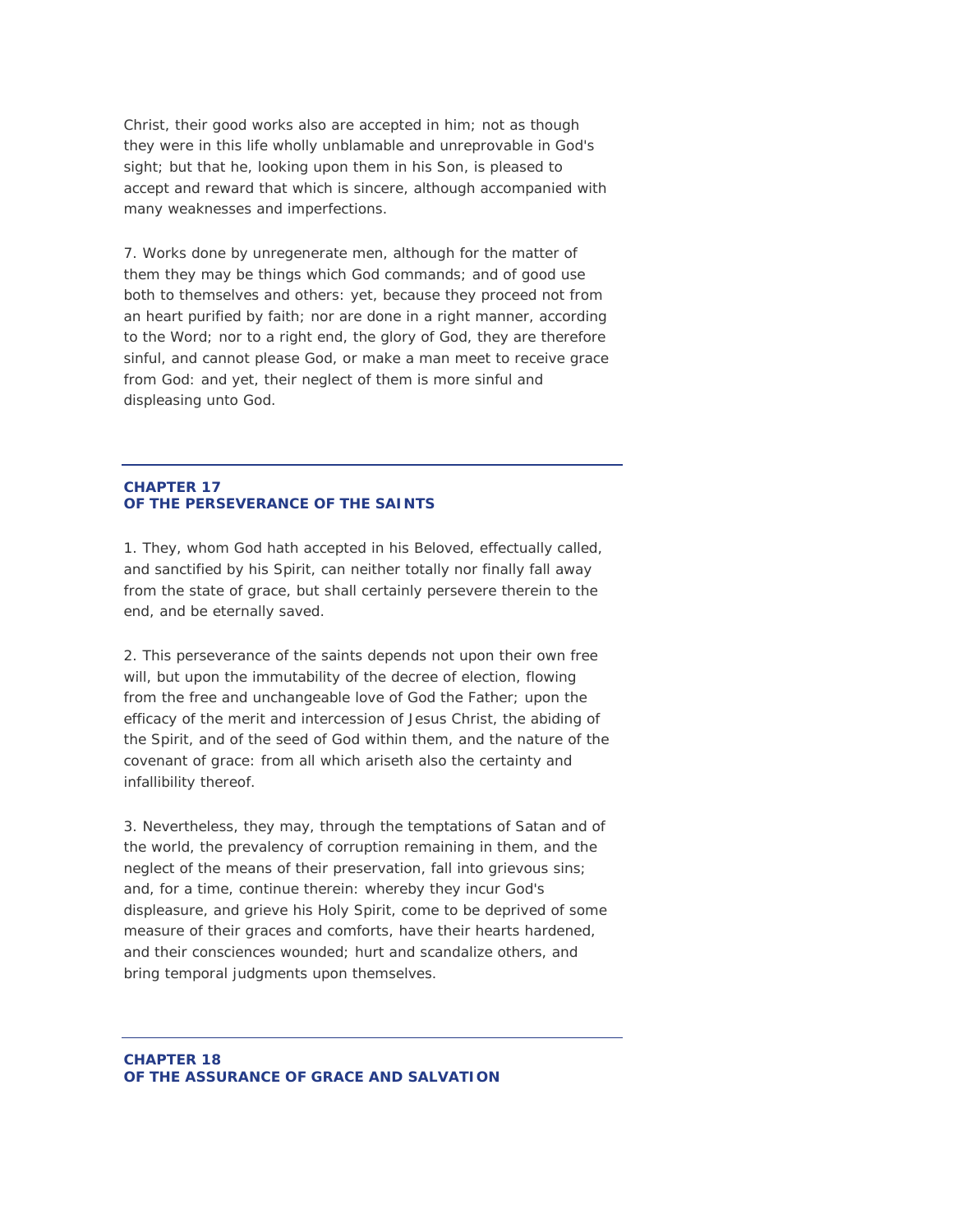1. Although hypocrites and other unregenerate men may vainly deceive themselves with false hopes and carnal presumptions of being in the favor of God, and estate of salvation (which hope of theirs shall perish): yet such as truly believe in the Lord Jesus, and love him in sincerity, endeavoring to walk in all good conscience before him, may, in this life, be certainly assured that they are in the state of grace, and may rejoice in the hope of the glory of God, which hope shall never make them ashamed.

2. This certainty is not a bare conjectural and probable persuasion grounded upon a fallible hope; but an infallible assurance of faith founded upon the divine truth of the promises of salvation, the inward evidence of those graces unto which these promises are made, the testimony of the Spirit of adoption witnessing with our spirits that we are the children of God, which Spirit is the earnest of our inheritance, whereby we are sealed to the day of redemption.

3. This infallible assurance doth not so belong to the essence of faith, but that a true believer may wait long, and conflict with many difficulties before he be partaker of it: yet, being enabled by the Spirit to know the things which are freely given him of God, he may, without extraordinary revelation, in the right use of ordinary means, attain thereunto. And therefore it is the duty of everyone to give all diligence to make his calling and election sure, that thereby his heart may be enlarged in peace and joy in the Holy Ghost, in love and thankfulness to God, and in strength and cheerfulness in the duties of obedience, the proper fruits of this assurance; so far is it from inclining men to looseness.

4. True believers may have the assurance of their salvation divers ways shaken, diminished, and intermitted; as, by negligence in preserving of it, by falling into some special sin which woundeth the conscience and grieveth the Spirit; by some sudden or vehement temptation, by God's withdrawing the light of his countenance, and suffering even such as fear him to walk in darkness and to have no light: yet are they never utterly destitute of that seed of God, and life of faith, that love of Christ and the brethren, that sincerity of heart, and conscience of duty, out of which, by the operation of the Spirit, this assurance may, in due time, be revived; and by the which, in the meantime, they are supported from utter despair.

### **CHAPTER 19**  *OF THE LAW OF GOD*

1. God gave to Adam a law, as a covenant of works, by which he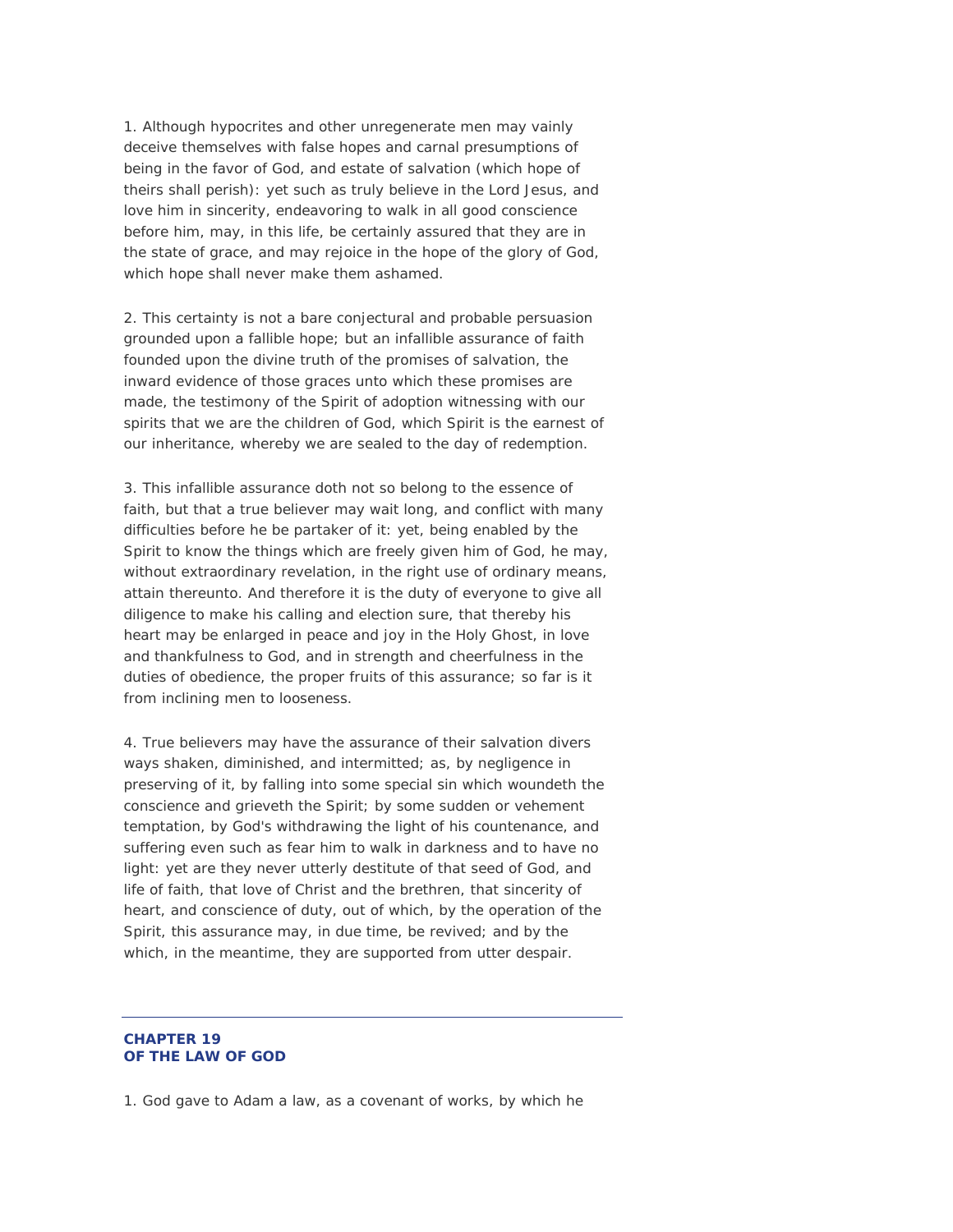bound him and all his posterity to personal, entire, exact, and perpetual obedience, promised life upon the fulfilling, and threatened death upon the breach of it, and endued him with power and ability to keep it.

2. This law, after his fall, continued to be a perfect rule of righteousness; and, as such, was delivered by God upon Mount Sinai, in ten commandments, and written in two tables: the first four commandments containing our duty towards God; and the other six, our duty to man.

3. Beside this law, commonly called moral, God was pleased to give to the people of Israel, as a church under age, ceremonial laws, containing several typical ordinances, partly of worship, prefiguring Christ, his graces, actions, sufferings, and benefits; and partly, holding forth divers instructions of moral duties. All which ceremonial laws are now abrogated, under the new testament.

4. To them also, as a body politic, he gave sundry judicial laws, which expired together with the State of that people; not obliging any other now, further than the general equity thereof may require.

5. The moral law doth forever bind all, as well justified persons as others, to the obedience thereof; and that, not only in regard of the matter contained in it, but also in respect of the authority of God the Creator, who gave it. Neither doth Christ, in the gospel, any way dissolve, but much strengthen this obligation.

6. Although true believers be not under the law, as a covenant of works, to be thereby justified, or condemned; yet is it of great use to them, as well as to others; in that, as a rule of life informing them of the will of God, and their duty, it directs and binds them to walk accordingly; discovering also the sinful pollutions of their nature, hearts, and lives; so as, examining themselves thereby, they may come to further conviction of, humiliation for, and hatred against sin, together with a clearer sight of the need they have of Christ, and the perfection of his obedience. It is likewise of use to the regenerate, to restrain their corruptions, in that it forbids sin: and the threatenings of it serve to show what even their sins deserve; and what afflictions, in this life, they may expect for them, although freed from the curse thereof threatened in the law. The promises of it, in like manner, show them God's approbation of obedience, and what blessings they may expect upon the performance thereof: although not as due to them by the law as a covenant of works. So as, a man's doing good, and refraining from evil, because the law encourageth to the one, and deterreth from the other, is no evidence of his being under the law; and, not under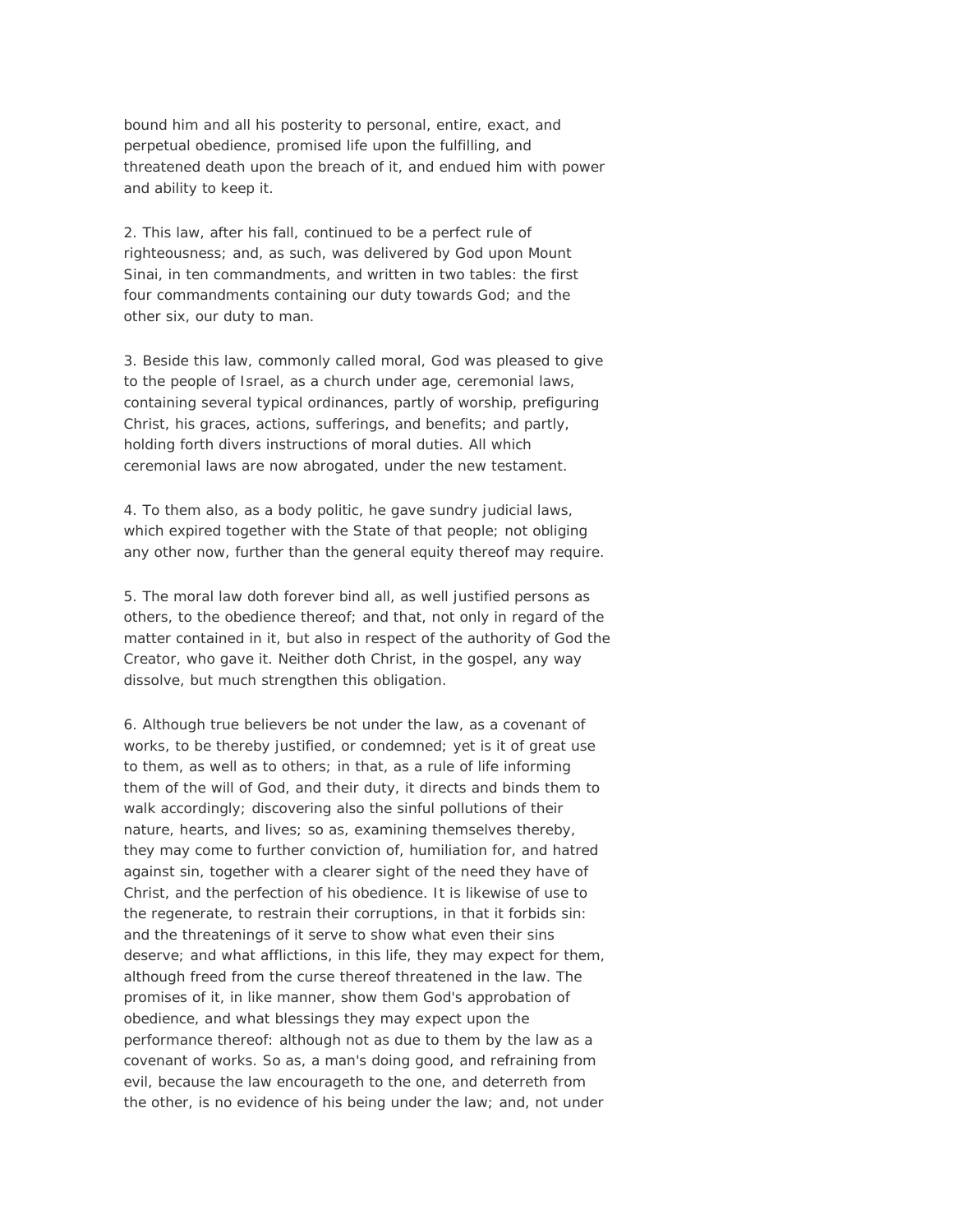grace.

7. Neither are the forementioned uses of the law contrary to the grace of the gospel, but do sweetly comply with it; the Spirit of Christ subduing and enabling the will of man to do that freely, and cheerfully, which the will of God, revealed in the law, requireth to be done.

# **CHAPTER 20**  *OF CHRISTIAN LIBERTY, AND LIBERTY OF CONSCIENCE*

1. The liberty which Christ hath purchased for believers under the gospel consists in their freedom from the guilt of sin, the condemning wrath of God, the curse of the moral law; and, in their being delivered from this present evil world, bondage to Satan, and dominion of sin; from the evil of afflictions, the sting of death, the victory of the grave, and everlasting damnation; as also, in their free access to God, and their yielding obedience unto him, not out of slavish fear, but a childlike love and willing mind. All which were common also to believers under the law. But, under the new testament, the liberty of Christians is further enlarged, in their freedom from the yoke of the ceremonial law, to which the Jewish church was subjected; and in greater boldness of access to the throne of grace, and in fuller communications of the free Spirit of God, than believers under the law did ordinarily partake of.

2. God alone is Lord of the conscience, and hath left it free from the doctrines and commandments of men, which are, in anything, contrary to his Word; or beside it, if matters of faith, or worship. So that, to believe such doctrines, or to obey such commands, out of conscience, is to betray true liberty of conscience: and the requiring of an implicit faith, and an absolute and blind obedience, is to destroy liberty of conscience, and reason also.

3. They who, upon pretense of Christian liberty, do practice any sin, or cherish any lust, do thereby destroy the end of Christian liberty, which is, that being delivered out of the hands of our enemies, we might serve the Lord without fear, in holiness and righteousness before him, all the days of our life.

4. And because the powers which God hath ordained, and the liberty which Christ hath purchased, are not intended by God to destroy, but mutually to uphold and preserve one another, they who, upon pretense of Christian liberty, shall oppose any lawful power, or the lawful exercise of it, whether it be civil or ecclesiastical, resist the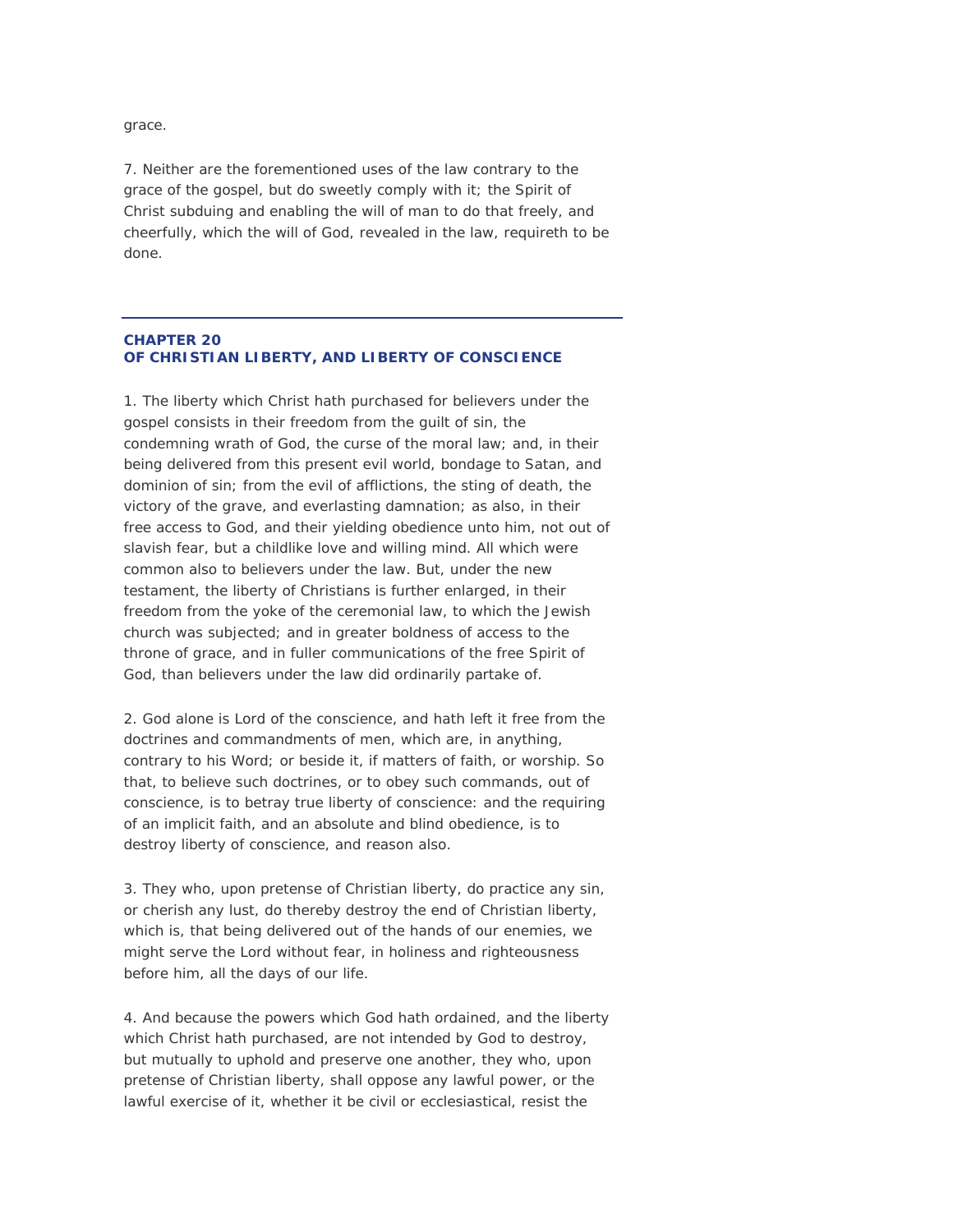ordinance of God. And, for their publishing of such opinions, or maintaining of such practices, as are contrary to the light of nature, or to the known principles of Christianity (whether concerning faith, worship, or conversation), or to the power of godliness; or, such erroneous opinions or practices, as either in their own nature, or in the manner of publishing or maintaining them, are destructive to the external peace and order which Christ hath established in the church, they may lawfully be called to account, and proceeded against, by the censures of the church.

# **CHAPTER 21**  *OF RELIGIOUS WORSHIP, AND THE SABBATH DAY*

1. The light of nature showeth that there is a God, who hath lordship and sovereignty over all, is good, and doth good unto all, and is therefore to be feared, loved, praised, called upon, trusted in, and served, with all the heart, and with all the soul, and with all the might. But the acceptable way of worshiping the true God is instituted by himself, and so limited by his own revealed will, that he may not be worshiped according to the imaginations and devices of men, or the suggestions of Satan, under any visible representation, or any other way not prescribed in the Holy Scripture.

2. Religious worship is to be given to God, the Father, Son, and Holy Ghost; and to him alone; not to angels, saints, or any other creature: and, since the fall, not without a Mediator; nor in the mediation of any other but of Christ alone.

3. Prayer, with thanksgiving, being one special part of religious worship, is by God required of all men: and, that it may be accepted, it is to be made in the name of the Son, by the help of his Spirit, according to his will, with understanding, reverence, humility, fervency, faith, love, and perseverance; and, if vocal, in a known tongue.

4. Prayer is to be made for things lawful; and for all sorts of men living, or that shall live hereafter: but not for the dead, nor for those of whom it may be known that they have sinned the sin unto death.

5. The reading of the Scriptures with godly fear, the sound preaching and conscionable hearing of the Word, in obedience unto God, with understanding, faith, and reverence, singing of psalms with grace in the heart; as also, the due administration and worthy receiving of the sacraments instituted by Christ, are all parts of the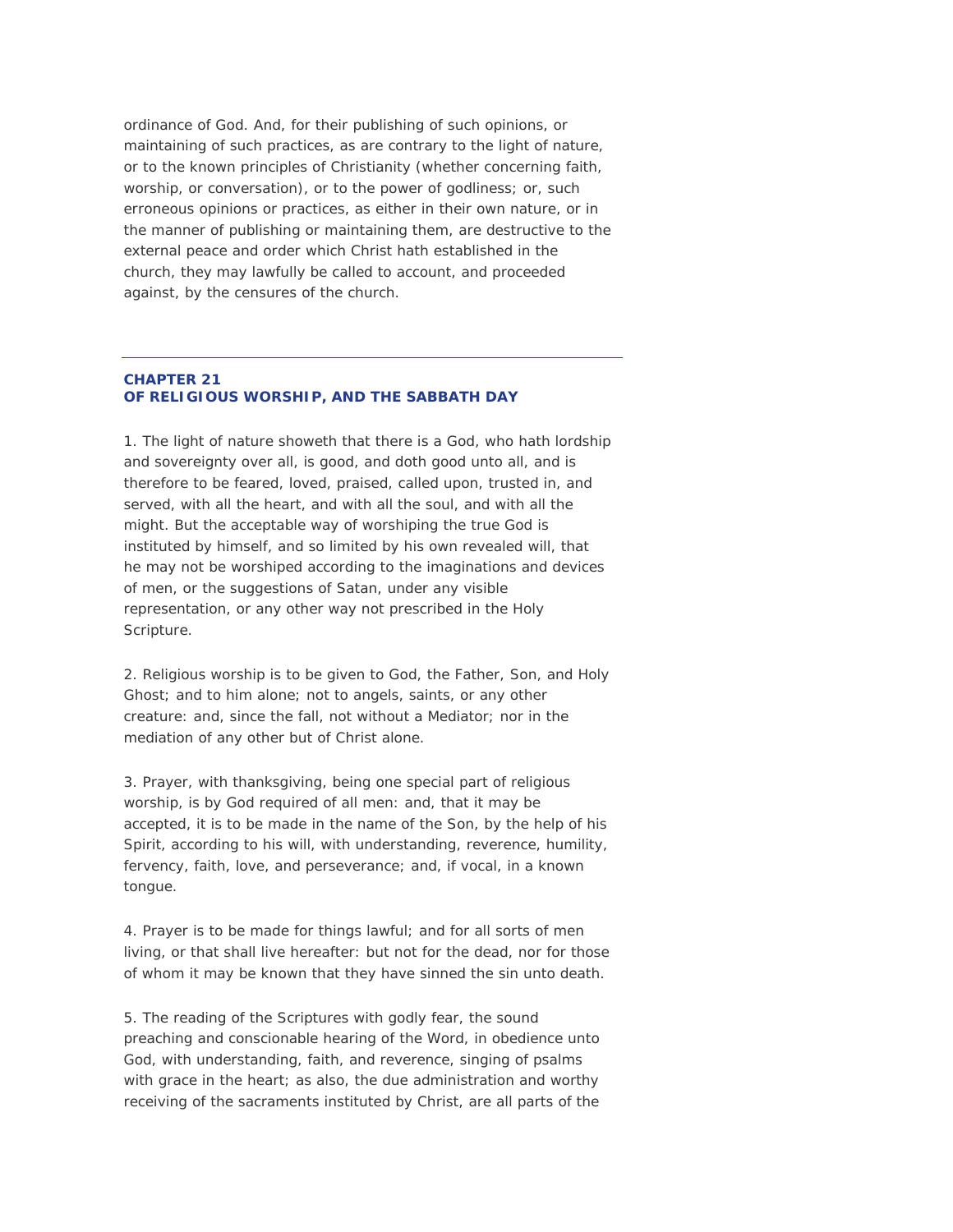ordinary religious worship of God: beside religious oaths, vows, solemn fastings, and thanksgivings upon special occasions, which are, in their several times and seasons, to be used in an holy and religious manner.

6. Neither prayer, nor any other part of religious worship, is now, under the gospel, either tied unto, or made more acceptable by any place in which it is performed, or towards which it is directed: but God is to be worshiped everywhere, in spirit and truth; as, in private families daily, and in secret, each one by himself; so, more solemnly in the public assemblies, which are not carelessly or willfully to be neglected, or forsaken, when God, by his Word or providence, calleth thereunto.

7. As it is the law of nature, that, in general, a due proportion of time be set apart for the worship of God; so, in his Word, by a positive, moral, and perpetual commandment binding all men in all ages, he hath particularly appointed one day in seven, for a Sabbath, to be kept holy unto him: which, from the beginning of the world to the resurrection of Christ, was the last day of the week; and, from the resurrection of Christ, was changed into the first day of the week, which, in Scripture, is called the Lord's day, and is to be continued to the end of the world, as the Christian Sabbath.

8. This Sabbath is then kept holy unto the Lord, when men, after a due preparing of their hearts, and ordering of their common affairs beforehand, do not only observe an holy rest, all the day, from their own works, words, and thoughts about their worldly employments and recreations, but also are taken up, the whole time, in the public and private exercises of his worship, and in the duties of necessity and mercy.

### **CHAPTER 22**  *OF LAWFUL OATHS AND VOWS*

1. A lawful oath is a part of religious worship, wherein, upon just occasion, the person swearing solemnly calleth God to witness what he asserteth, or promiseth, and to judge him according to the truth or falsehood of what he sweareth.

2. The name of God only is that by which men ought to swear, and therein it is to be used with all holy fear and reverence. Therefore, to swear vainly, or rashly, by that glorious and dreadful Name; or, to swear at all by any other thing, is sinful, and to be abhorred. Yet, as in matters of weight and moment, an oath is warranted by the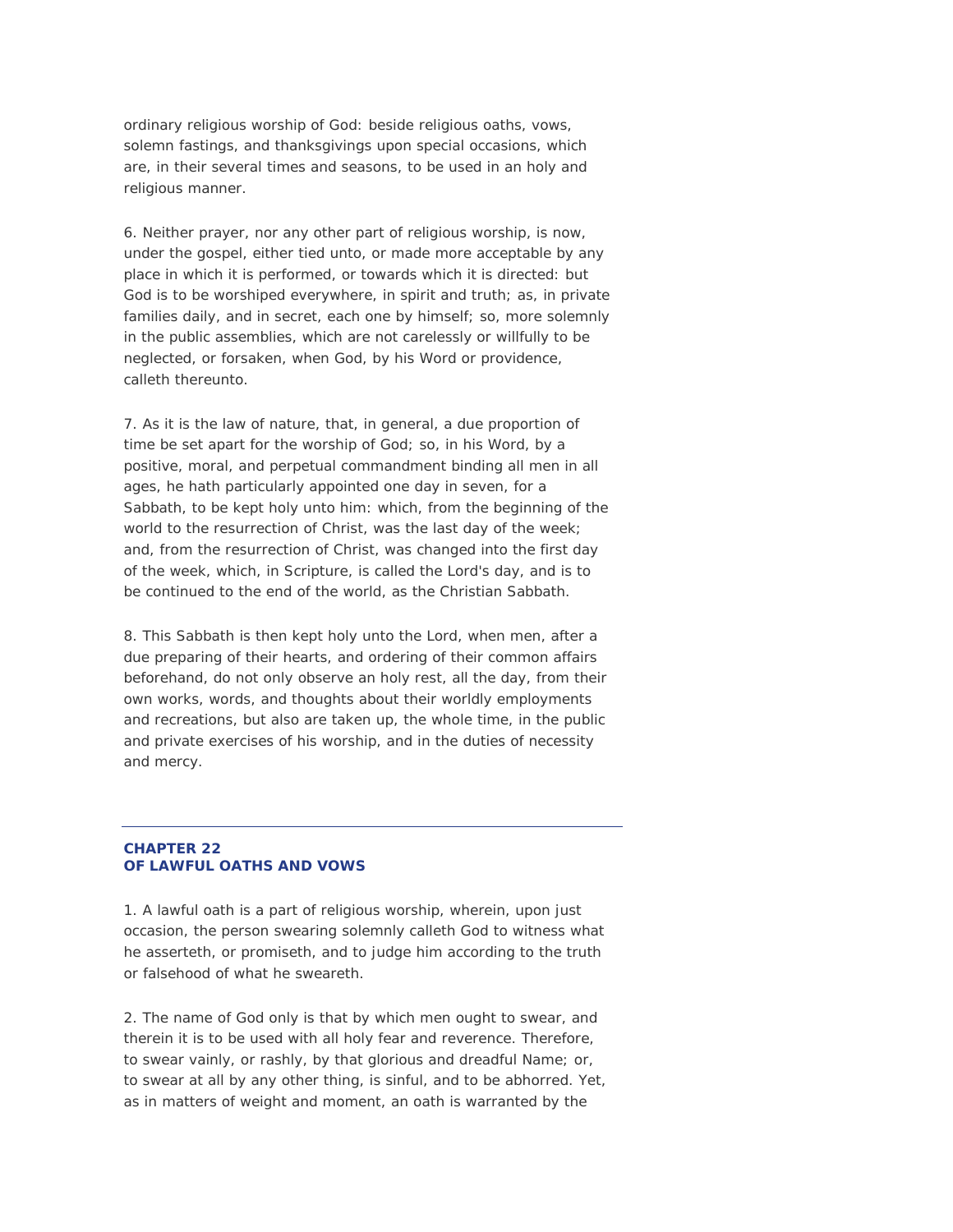Word of God, under the new testament as well as under the old; so a lawful oath, being imposed by lawful authority, in such matters, ought to be taken.

3. Whosoever taketh an oath ought duly to consider the weightiness of so solemn an act, and therein to avouch nothing but what he is fully persuaded is the truth: neither may any man bind himself by oath to anything but what is good and just, and what he believeth so to be, and what he is able and resolved to perform.

4. An oath is to be taken in the plain and common sense of the words, without equivocation, or mental reservation. It cannot oblige to sin; but in anything not sinful, being taken, it binds to performance, although to a man's own hurt. Nor is it to be violated, although made to heretics, or infidels.

5. A vow is of the like nature with a promissory oath, and ought to be made with the like religious care, and to be performed with the like faithfulness.

6. It is not to be made to any creature, but to God alone: and, that it may be accepted, it is to be made voluntarily, out of faith, and conscience of duty, in way of thankfulness for mercy received, or for the obtaining of what we want, whereby we more strictly bind ourselves to necessary duties; or, to other things, so far and so long as they may fitly conduce thereunto.

7. No man may vow to do anything forbidden in the Word of God, or what would hinder any duty therein commanded, or which is not in his own power, and for the performance whereof he hath no promise of ability from God. In which respects, popish monastical vows of perpetual single life, professed poverty, and regular obedience, are so far from being degrees of higher perfection, that they are superstitious and sinful snares, in which no Christian may entangle himself.

### **CHAPTER 23**  *OF THE CIVIL MAGISTRATE*

1. God, the supreme Lord and King of all the world, hath ordained civil magistrates, to be, under him, over the people, for his own glory, and the public good: and, to this end, hath armed them with the power of the sword, for the defense and encouragement of them that are good, and for the punishment of evildoers.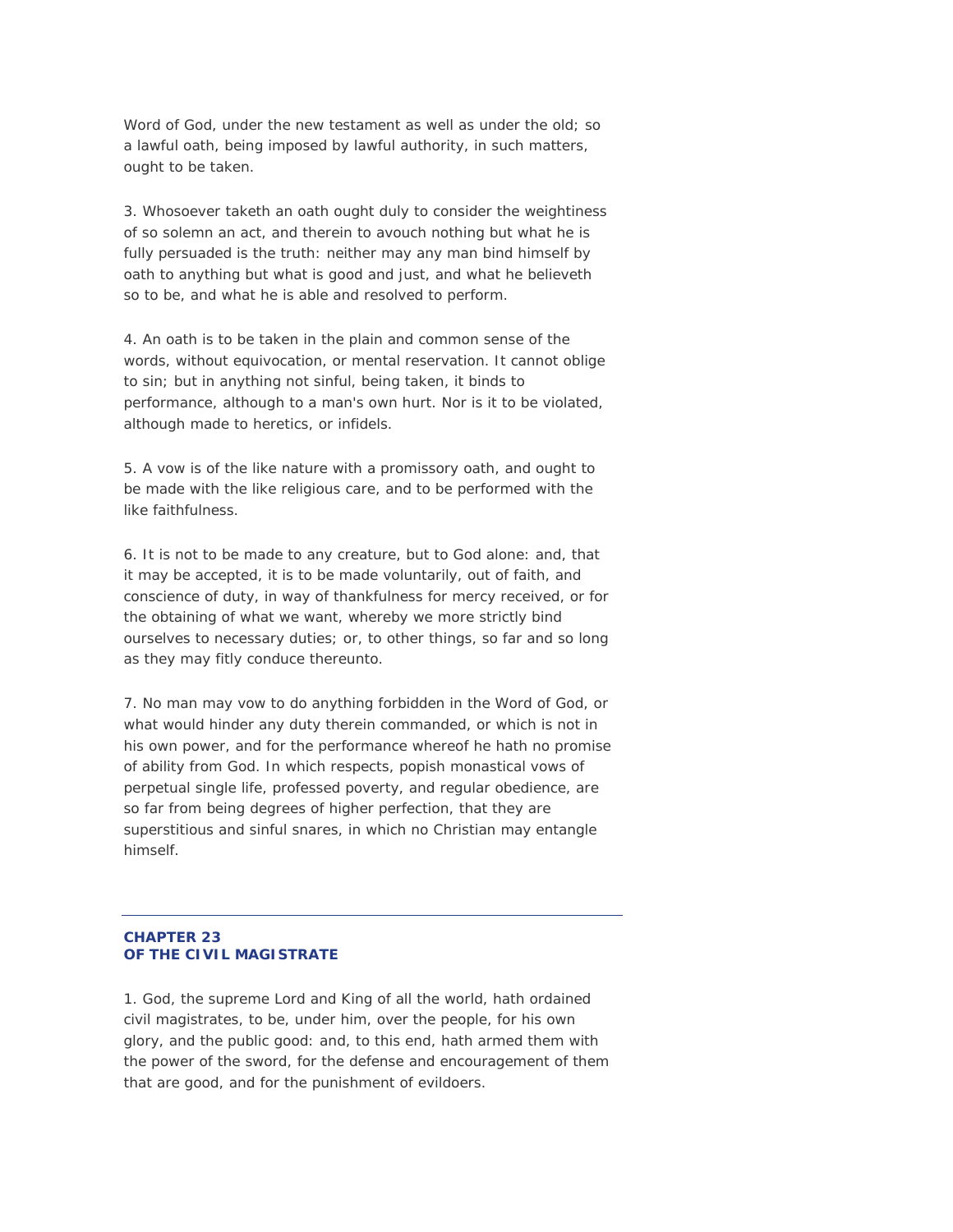2. It is lawful for Christians to accept and execute the office of a magistrate, when called thereunto: in the managing whereof, as they ought especially to maintain piety, justice, and peace, according to the wholesome laws of each commonwealth; so, for that end, they may lawfully, now under the new testament, wage war, upon just and necessary occasion.

3. Civil magistrates may not assume to themselves the administration of the Word and sacraments; or the power of the keys of the kingdom of heaven; or, in the least, interfere in matters of faith. Yet, as nursing fathers, it is the duty of civil magistrates to protect the church of our common Lord, without giving the preference to any denomination of Christians above the rest, in such a manner that all ecclesiastical persons whatever shall enjoy the full, free, and unquestioned liberty of discharging every part of their sacred functions, without violence or danger. And, as Jesus Christ hath appointed a regular government and discipline in his church, no law of any commonwealth should interfere with, let, or hinder, the due exercise thereof, among the voluntary members of any denomination of Christians, according to their own profession and belief. It is the duty of civil magistrates to protect the person and good name of all their people, in such an effectual manner as that no person be suffered, either upon pretense of religion or of infidelity, to offer any indignity, violence, abuse, or injury to any other person whatsoever: and to take order, that all religious and ecclesiastical assemblies be held without molestation or disturbance.

4. It is the duty of people to pray for magistrates, to honor their persons, to pay them tribute or other dues, to obey their lawful commands, and to be subject to their authority, for conscience' sake. Infidelity, or difference in religion, doth not make void the magistrates' just and legal authority, nor free the people from their due obedience to them: from which ecclesiastical persons are not exempted, much less hath the pope any power and jurisdiction over them in their dominions, or over any of their people; and, least of all, to deprive them of their dominions, or lives, if he shall judge them to be heretics, or upon any other pretense whatsoever.

# **CHAPTER 24**  *OF MARRIAGE AND DIVORCE*

1. Marriage is to be between one man and one woman: neither is it lawful for any man to have more than one wife, nor for any woman to have more than one husband, at the same time.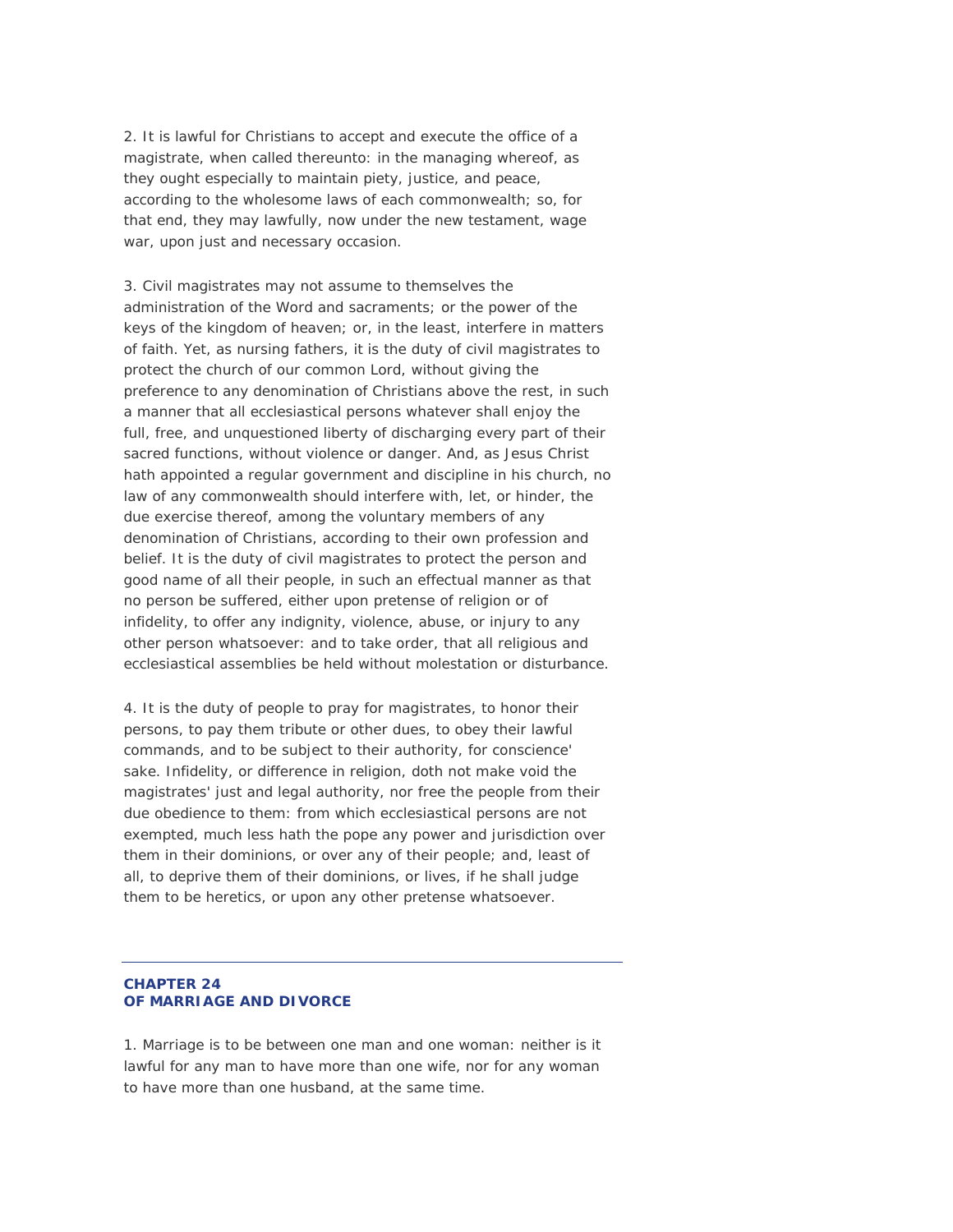2. Marriage was ordained for the mutual help of husband and wife, for the increase of mankind with legitimate issue, and of the church with an holy seed; and for preventing of uncleanness.

3. It is lawful for all sorts of people to marry, who are able with judgment to give their consent. Yet it is the duty of Christians to marry only in the Lord. And therefore such as profess the true reformed religion should not marry with infidels, papists, or other idolaters: neither should such as are godly be unequally yoked, by marrying with such as are notoriously wicked in their life, or maintain damnable heresies.

4. Marriage ought not to be within the degrees of consanguinity or affinity forbidden by the Word. Nor can such incestuous marriages ever be made lawful by any law of man or consent of parties, so as those persons may live together as man and wife.

5. Adultery or fornication committed after a contract, being detected before marriage, giveth just occasion to the innocent party to dissolve that contract. In the case of adultery after marriage, it is lawful for the innocent party to sue out a divorce: and, after the divorce, to marry another, as if the offending party were dead.

6. Although the corruption of man be such as is apt to study arguments unduly to put asunder those whom God hath joined together in marriage: yet, nothing but adultery, or such willful desertion as can no way be remedied by the church, or civil magistrate, is cause sufficient of dissolving the bond of marriage: wherein, a public and orderly course of proceeding is to be observed; and the persons concerned in it not left to their own wills, and discretion, in their own case.

## **CHAPTER 25**  *OF THE CHURCH*

1. The catholic or universal church, which is invisible, consists of the whole number of the elect, that have been, are, or shall be gathered into one, under Christ the Head thereof; and is the spouse, the body, the fullness of him that filleth all in all.

2. The visible church, which is also catholic or universal under the gospel (not confined to one nation, as before under the law), consists of all those throughout the world that profess the true religion; and of their children: and is the kingdom of the Lord Jesus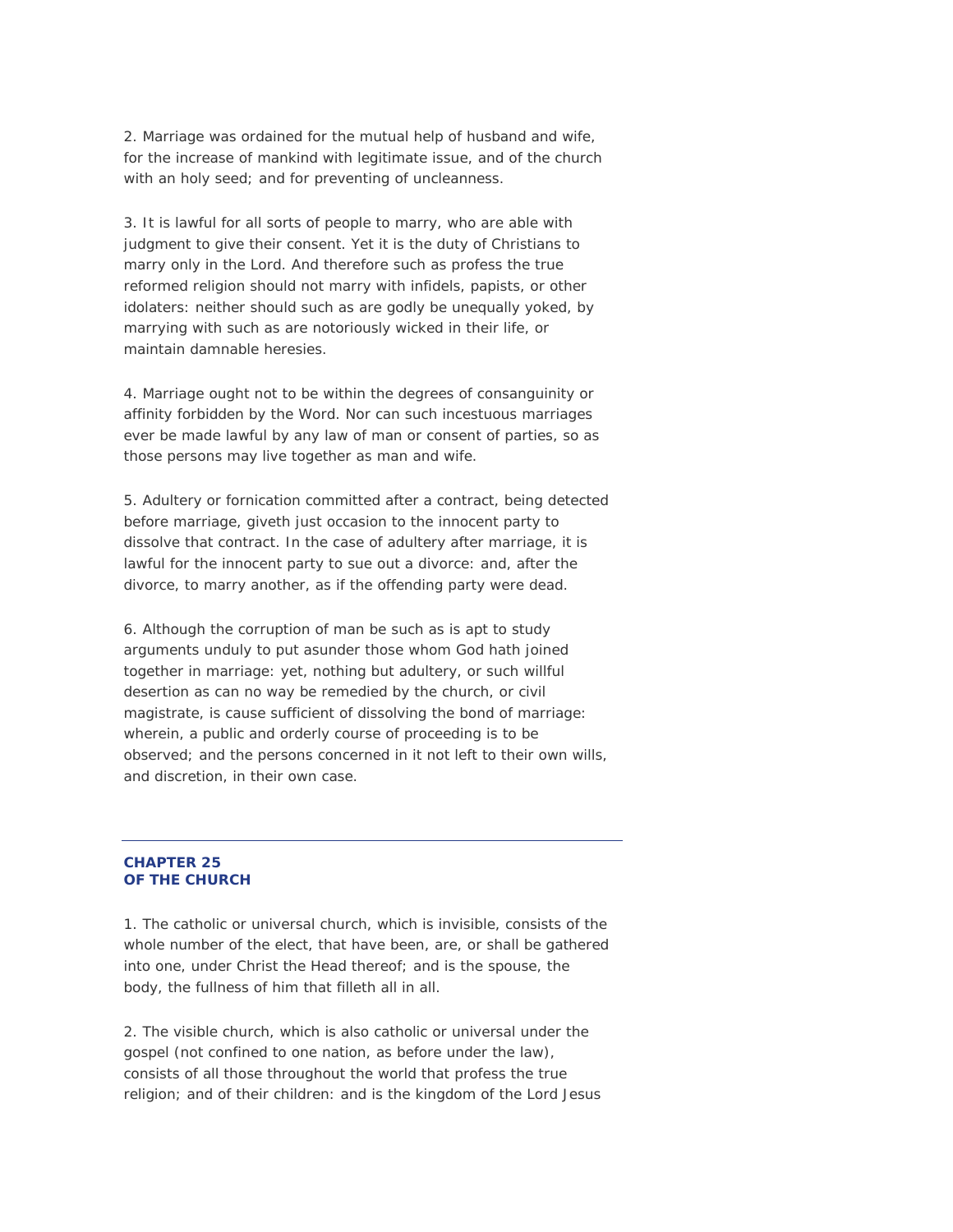Christ, the house and family of God, out of which there is no ordinary possibility of salvation.

3. Unto this catholic visible church Christ hath given the ministry, oracles, and ordinances of God, for the gathering and perfecting of the saints, in this life, to the end of the world: and doth, by his own presence and Spirit, according to his promise, make them effectual thereunto.

4. This catholic church hath been sometimes more, sometimes less visible. And particular churches, which are members thereof, are more or less pure, according as the doctrine of the gospel is taught and embraced, ordinances administered, and public worship performed more or less purely in them.

5. The purest churches under heaven are subject both to mixture and error; and some have so degenerated, as to become no churches of Christ, but synagogues of Satan. Nevertheless, there shall be always a church on earth, to worship God according to his will.

6. There is no other head of the church but the Lord Jesus Christ. Nor can the pope of Rome, in any sense, be head thereof.

## **CHAPTER 26**  *OF THE COMMUNION OF SAINTS*

1. All saints, that are united to Jesus Christ their Head, by his Spirit, and by faith, have fellowship with him in his graces, sufferings, death, resurrection, and glory: and, being united to one another in love, they have communion in each other's gifts and graces, and are obliged to the performance of such duties, public and private, as do conduce to their mutual good, both in the inward and outward man.

2. Saints by profession are bound to maintain an holy fellowship and communion in the worship of God, and in performing such other spiritual services as tend to their mutual edification; as also in relieving each other in outward things, according to their several abilities and necessities. Which communion, as God offereth opportunity, is to be extended unto all those who, in every place, call upon the name of the Lord Jesus.

3. This communion which the saints have with Christ, doth not make them in any wise partakers of the substance of his Godhead; or to be equal with Christ in any respect: either of which to affirm is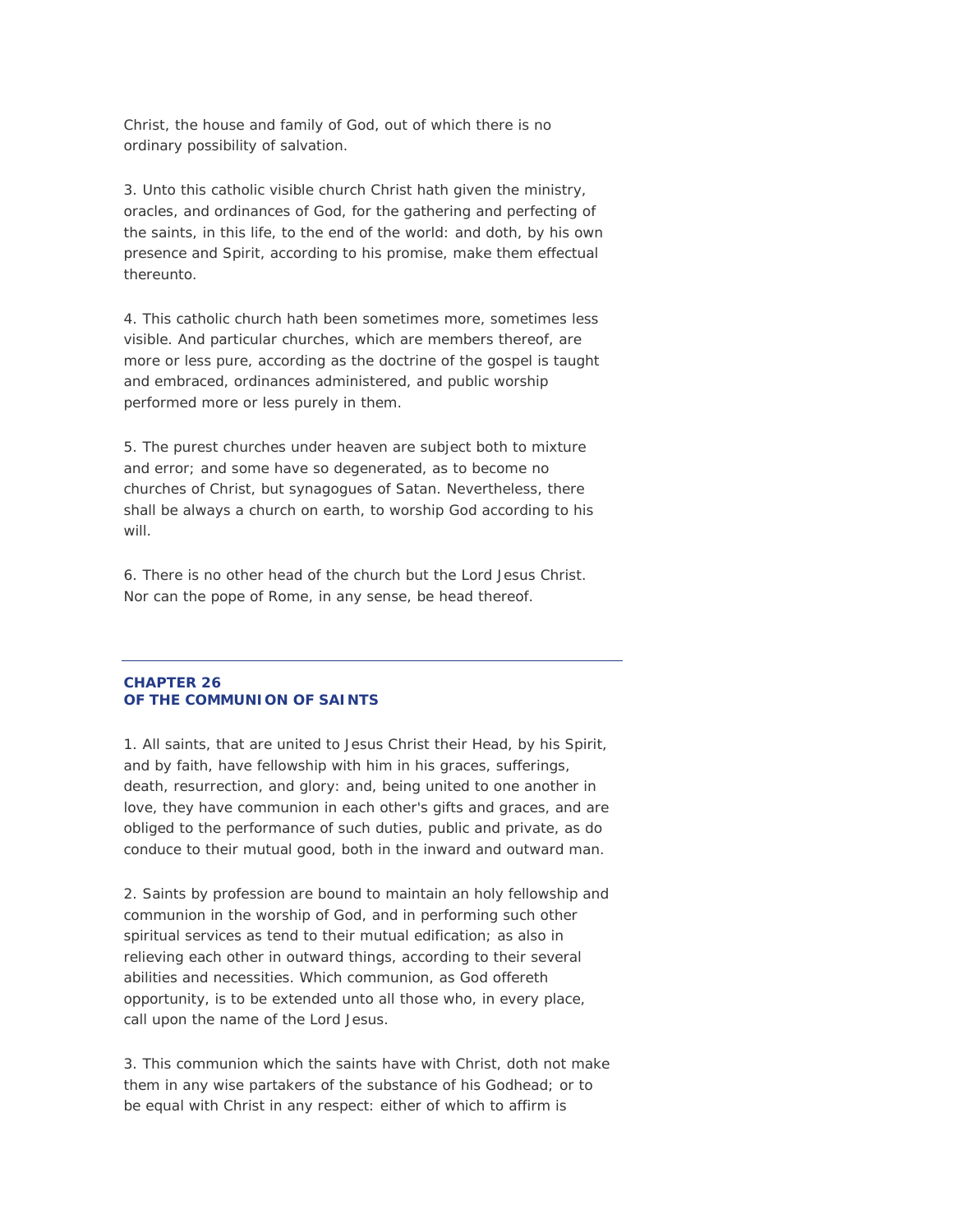impious and blasphemous. Nor doth their communion one with another, as saints, take away, or infringe the title or propriety which each man hath in his goods and possessions.

#### **CHAPTER 27**  *OF THE SACRAMENTS*

1. Sacraments are holy signs and seals of the covenant of grace, immediately instituted by God, to represent Christ, and his benefits; and to confirm our interest in him: as also, to put a visible difference between those that belong unto the church, and the rest of the world; and solemnly to engage them to the service of God in Christ, according to his Word.

2. There is, in every sacrament, a spiritual relation, or sacramental union, between the sign and the thing signified: whence it comes to pass, that the names and effects of the one are attributed to the other.

3. The grace which is exhibited in or by the sacraments rightly used, is not conferred by any power in them; neither doth the efficacy of a sacrament depend upon the piety or intention of him that doth administer it: but upon the work of the Spirit, and the word of institution, which contains, together with a precept authorizing the use thereof, a promise of benefit to worthy receivers.

4. There be only two sacraments ordained by Christ our Lord in the Gospel; that is to say, baptism, and the Supper of the Lord: neither of which may be dispensed by any, but by a minister of the Word lawfully ordained.

5. The sacraments of the old testament, in regard of the spiritual things thereby signified and exhibited, were, for substance, the same with those of the new.

# **CHAPTER 28**  *OF BAPTISM*

1. Baptism is a sacrament of the new testament, ordained by Jesus Christ, not only for the solemn admission of the party baptized into the visible church; but also, to be unto him a sign and seal of the covenant of grace, of his ingrafting into Christ, of regeneration, of remission of sins, and of his giving up unto God, through Jesus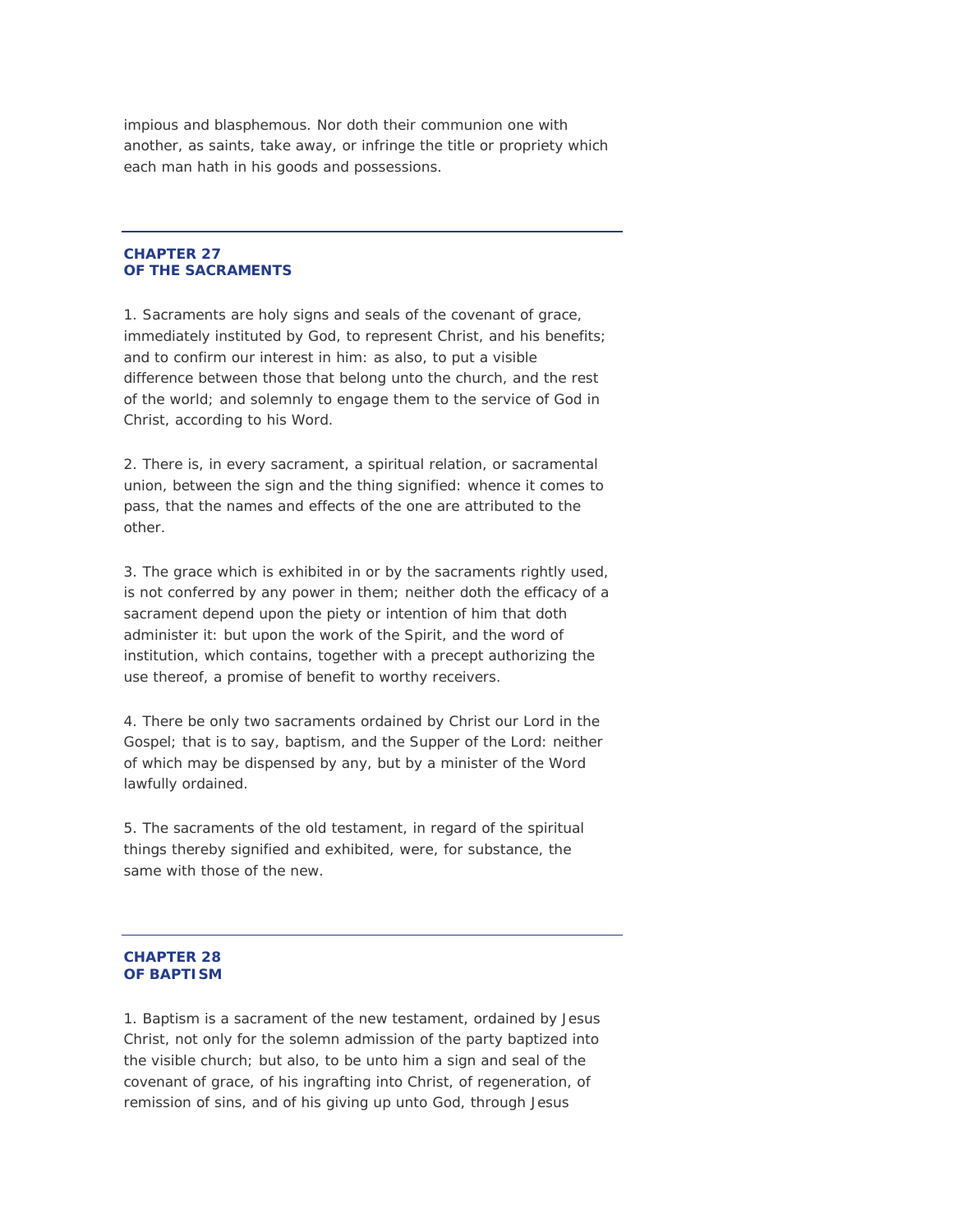Christ, to walk in newness of life. Which sacrament is, by Christ's own appointment, to be continued in his church until the end of the world.

2. The outward element to be used in this sacrament is water, wherewith the party is to be baptized, in the name of the Father, and of the Son, and of the Holy Ghost, by a minister of the gospel, lawfully called thereunto.

3. Dipping of the person into the water is not necessary; but baptism is rightly administered by pouring, or sprinkling water upon the person.

4. Not only those that do actually profess faith in and obedience unto Christ, but also the infants of one, or both, believing parents, are to be baptized.

5. Although it be a great sin to contemn or neglect this ordinance, yet grace and salvation are not so inseparably annexed unto it, as that no person can be regenerated, or saved, without it; or, that all that are baptized are undoubtedly regenerated.

6. The efficacy of baptism is not tied to that moment of time wherein it is administered; yet, notwithstanding, by the right use of this ordinance, the grace promised is not only offered, but really exhibited, and conferred, by the Holy Ghost, to such (whether of age or infants) as that grace belongeth unto, according to the counsel of God's own will, in his appointed time.

7. The sacrament of baptism is but once to be administered unto any person.

# **CHAPTER 29**  *OF THE LORD'S SUPPER*

1. Our Lord Jesus, in the night wherein he was betrayed, instituted the sacrament of his body and blood, called the Lord's Supper, to be observed in his church, unto the end of the world, for the perpetual remembrance of the sacrifice of himself in his death; the sealing all benefits thereof unto true believers, their spiritual nourishment and growth in him, their further engagement in and to all duties which they owe unto him; and, to be a bond and pledge of their communion with him, and with each other, as members of his mystical body.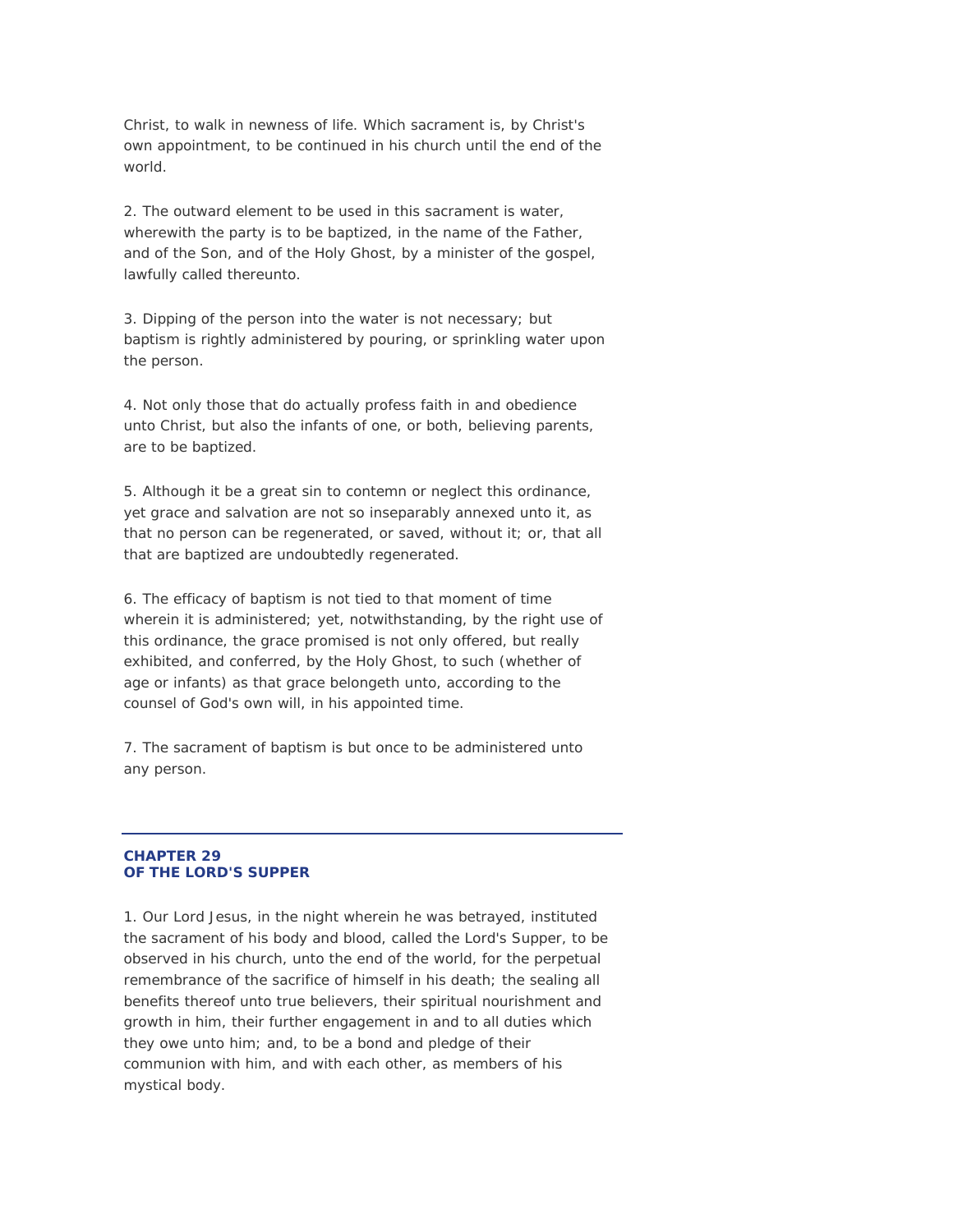2. In this sacrament, Christ is not offered up to his Father; nor any real sacrifice made at all, for remission of sins of the quick or dead; but only a commemoration of that one offering up of himself, by himself, upon the cross, once for all: and a spiritual oblation of all possible praise unto God, for the same: so that the popish sacrifice of the mass (as they call it) is most abominably injurious to Christ's one, only sacrifice, the alone propitiation for all the sins of his elect.

3. The Lord Jesus hath, in this ordinance, appointed his ministers to declare his word of institution to the people; to pray, and bless the elements of bread and wine, and thereby to set them apart from a common to an holy use; and to take and break the bread, to take the cup, and (they communicating also themselves) to give both to the communicants; but to none who are not then present in the congregation.

4. Private masses, or receiving this sacrament by a priest, or any other, alone; as likewise, the denial of the cup to the people, worshiping the elements, the lifting them up, or carrying them about, for adoration, and the reserving them for any pretended religious use; are all contrary to the nature of this sacrament, and to the institution of Christ.

5. The outward elements in this sacrament, duly set apart to the uses ordained by Christ, have such relation to him crucified, as that, truly, yet sacramentally only, they are sometimes called by the name of the things they represent, to wit, the body and blood of Christ; albeit, in substance and nature, they still remain truly and only bread and wine, as they were before.

6. That doctrine which maintains a change of the substance of bread and wine, into the substance of Christ's body and blood (commonly called transubstantiation) by consecration of a priest, or by any other way, is repugnant, not to Scripture alone, but even to common sense, and reason; overthroweth the nature of the sacrament, and hath been, and is, the cause of manifold superstitions; yea, of gross idolatries.

7. Worthy receivers, outwardly partaking of the visible elements, in this sacrament, do then also, inwardly by faith, really and indeed, yet not carnally and corporally but spiritually, receive, and feed upon, Christ crucified, and all benefits of his death: the body and blood of Christ being then, not corporally or carnally, in, with, or under the bread and wine; yet, as really, but spiritually, present to the faith of believers in that ordinance, as the elements themselves are to their outward senses.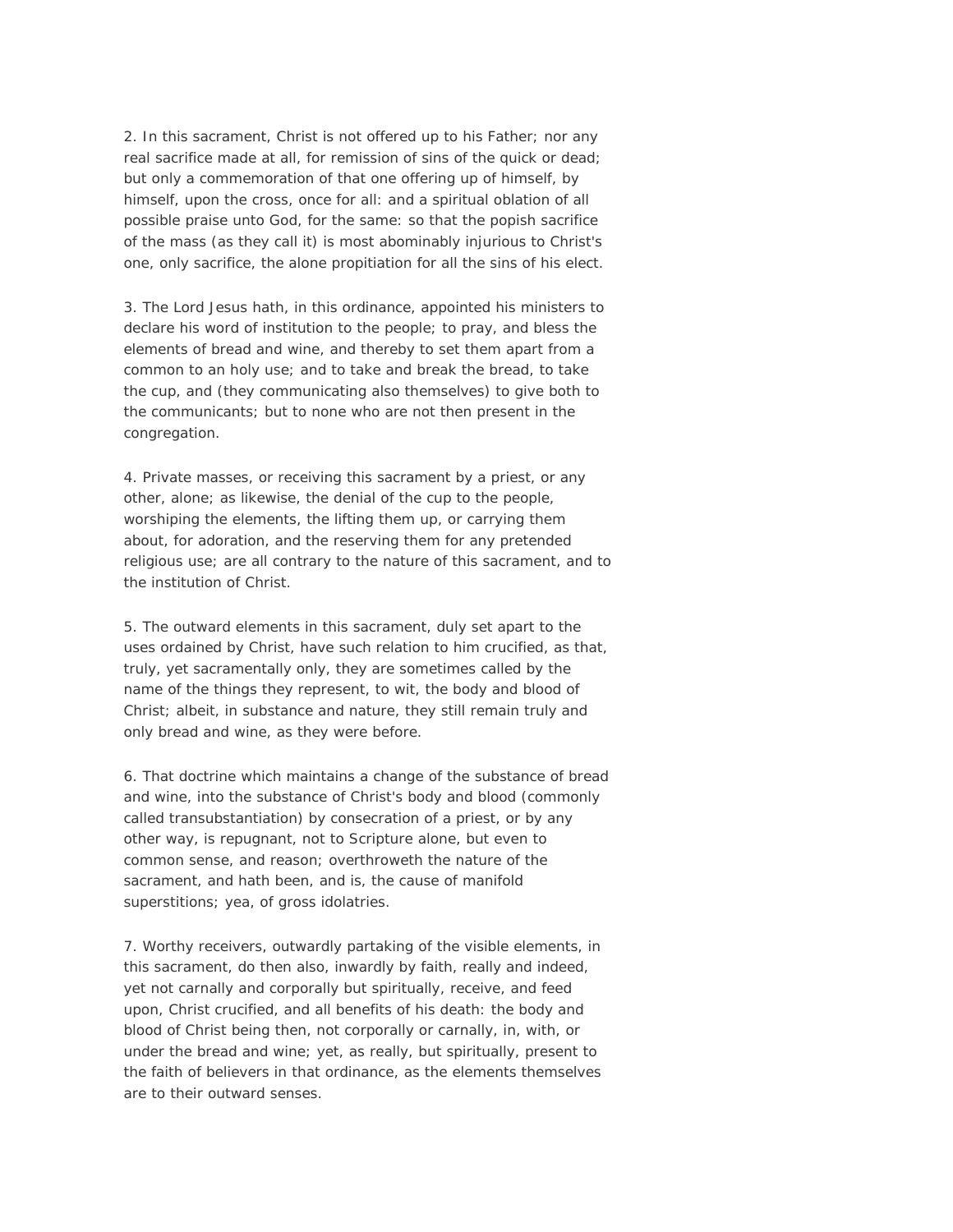8. Although ignorant and wicked men receive the outward elements in this sacrament; yet, they receive not the thing signified thereby; but, by their unworthy coming thereunto, are guilty of the body and blood of the Lord, to their own damnation. Wherefore, all ignorant and ungodly persons, as they are unfit to enjoy communion with him, so are they unworthy of the Lord's table; and cannot, without great sin against Christ, while they remain such, partake of these holy mysteries, or be admitted thereunto.

## **CHAPTER 30**  *OF CHURCH CENSURES*

1. The Lord Jesus, as King and Head of his church, hath therein appointed a government, in the hand of church officers, distinct from the civil magistrate.

2. To these officers the keys of the kingdom of heaven are committed; by virtue whereof, they have power, respectively, to retain, and remit sins; to shut that kingdom against the impenitent, both by the Word, and censures; and to open it unto penitent sinners, by the ministry of the gospel; and by absolution from censures, as occasion shall require.

3. Church censures are necessary, for the reclaiming and gaining of offending brethren, for deterring of others from the like offenses, for purging out of that leaven which might infect the whole lump, for vindicating the honor of Christ, and the holy profession of the gospel, and for preventing the wrath of God, which might justly fall upon the church, if they should suffer his covenant, and the seals thereof, to be profaned by notorious and obstinate offenders.

4. For the better attaining of these ends, the officers of the church are to proceed by admonition; suspension from the sacrament of the Lord's Supper for a season; and by excommunication from the church; according to the nature of the crime, and demerit of the person.

# **CHAPTER 31**  *OF SYNODS AND COUNCILS*

1. For the better government, and further edification of the church, there ought to be such assemblies as are commonly called synods or councils: and it belongeth to the overseers and other rulers of the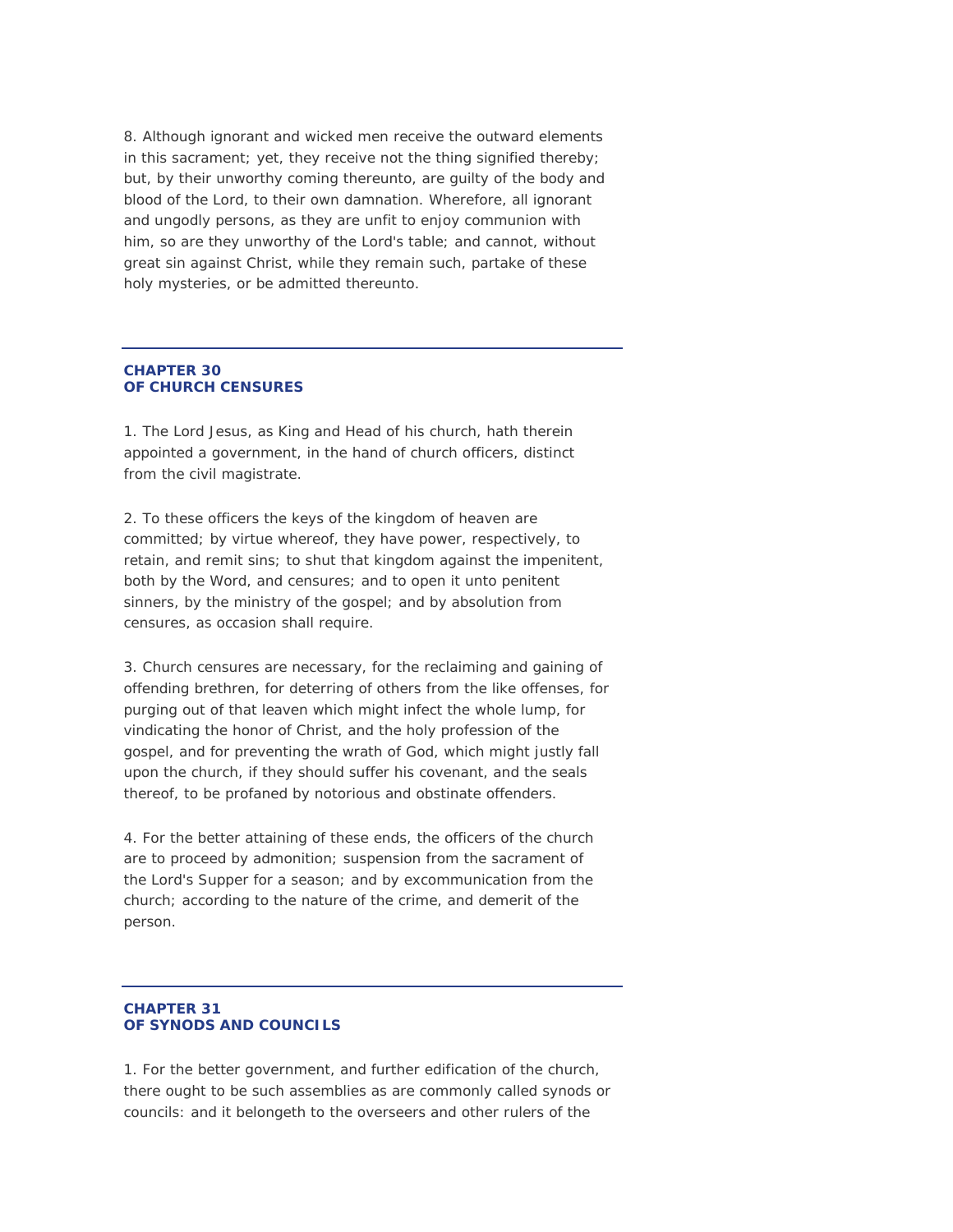particular churches, by virtue of their office, and the power which Christ hath given them for edification and not for destruction, to appoint such assemblies; and to convene together in them, as often as they shall judge it expedient for the good of the church.

2. It belongeth to synods and councils, ministerially to determine controversies of faith, and cases of conscience; to set down rules and directions for the better ordering of the public worship of God, and government of his church; to receive complaints in cases of maladministration, and authoritatively to determine the same: which decrees and determinations, if consonant to the Word of God, are to be received with reverence and submission; not only for their agreement with the Word, but also for the power whereby they are made, as being an ordinance of God appointed thereunto in his Word.

3. All synods or councils, since the Apostles' times, whether general or particular, may err; and many have erred. Therefore they are not to be made the rule of faith, or practice; but to be used as a help in both.

4. Synods and councils are to handle, or conclude nothing, but that which is ecclesiastical: and are not to intermeddle with civil affairs which concern the commonwealth, unless by way of humble petition in cases extraordinary; or, by way of advice, for satisfaction of conscience, if they be thereunto required by the civil magistrate.

### **CHAPTER 32**  *OF THE STATE OF MEN AFTER DEATH, AND OF THE RESURRECTION OF THE DEAD*

1. The bodies of men, after death, return to dust, and see corruption: but their souls, which neither die nor sleep, having an immortal subsistence, immediately return to God who gave them: the souls of the righteous, being then made perfect in holiness, are received into the highest heavens, where they behold the face of God, in light and glory, waiting for the full redemption of their bodies. And the souls of the wicked are cast into hell, where they remain in torments and utter darkness, reserved to the judgment of the great day. Besides these two places, for souls separated from their bodies, the Scripture acknowledgeth none.

2. At the last day, such as are found alive shall not die, but be changed: and all the dead shall be raised up, with the selfsame bodies, and none other (although with different qualities), which